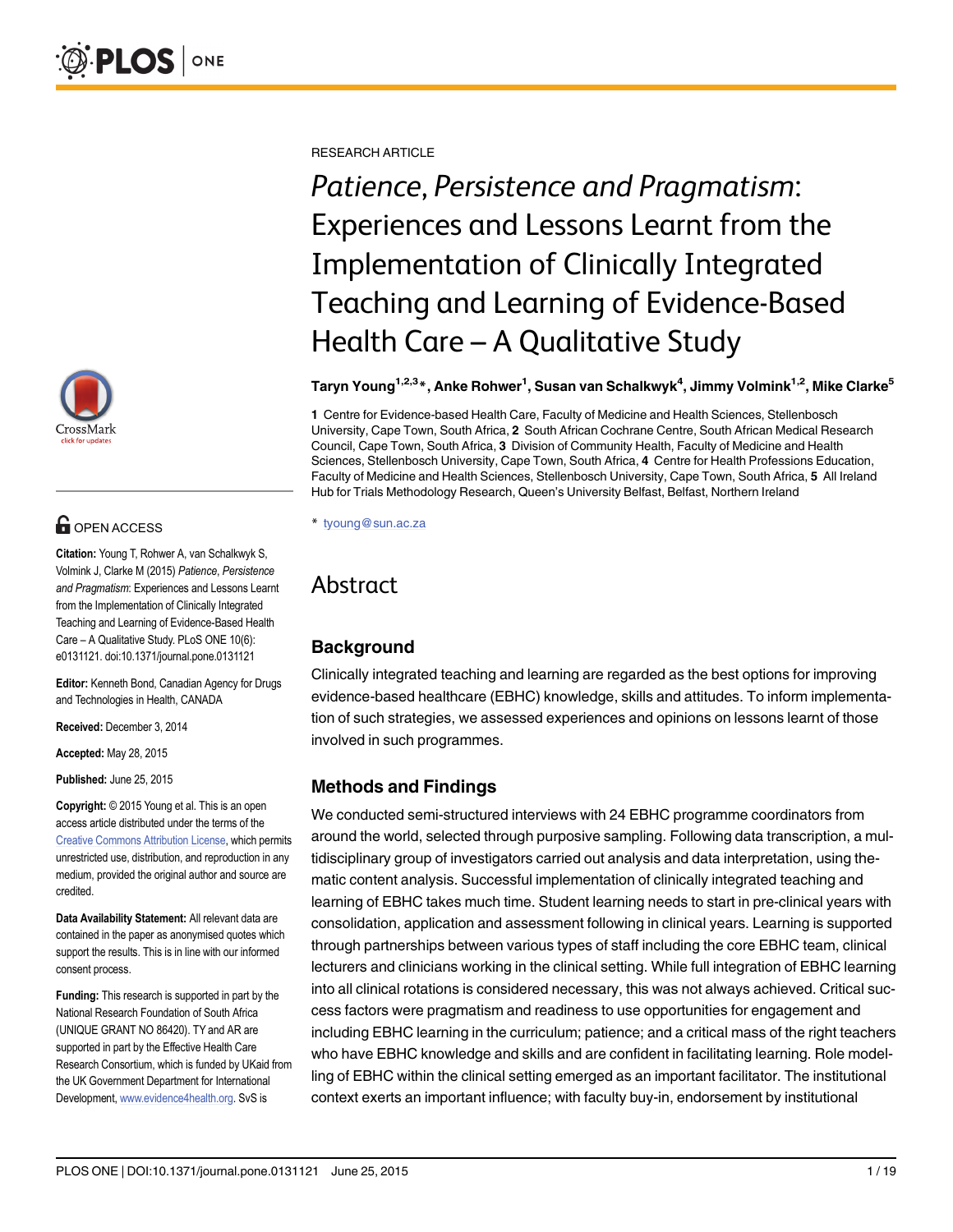<span id="page-1-0"></span>

supported by the US President's Emergency Plan for AIDS relief (PEPFAR) through HRSA under the terms of T84HA21652 and via the Stellenbosch University Rural Medical Education Partnership Initiative (SURMEPI). MC is Director of the All Ireland Hub for Trials Methodology Research, supported by the UK Medical Research Council (G0901530). The funders had no role in study design, data collection and analysis, decision to publish, or preparation of the manuscript.

Competing Interests: The authors have declared that no competing interests exist.

leaders, and an EBHC-friendly culture, together with a supportive community of practice, all acting as key enablers. The most common challenges identified were lack of teaching time within the clinical curriculum, misconceptions about EBHC, resistance of staff, lack of confidence of tutors, lack of time, and negative role modelling.

### **Conclusions**

Implementing clinically integrated EBHC curricula requires institutional support, a critical mass of the right teachers and role models in the clinical setting combined with patience, persistence and pragmatism on the part of teachers.

# Introduction

In many low and middle income countries, healthcare professionals and decision makers are often simultaneously challenged by a significant burden of infectious diseases, a rising epidemic of chronic diseases of lifestyle, and the on-going consequences of violence and injuries [\[1](#page-17-0)]. This creates the need for enhancing human, health systems and research capacity to address the prevention and management of multiple conditions [\[2\]](#page-17-0), and to ensure that scarce resources are used effectively and efficiently  $[3, 4]$  $[3, 4]$  $[3, 4]$  $[3, 4]$ .

Evidence-based health care (EBHC) is an approach to delivering health care which has the potential to address these needs by fostering specific skills needed to access, appraise, interpret and apply knowledge. While widely recognised as an important competency for the health professional of the 21st century, EBHC teaching and learning, at both student and professional levels, is often haphazard, fragmented or non-existent. The focus is often on whether or not to teach EBHC, rather than on how best to teach EBHC [[5,](#page-17-0) [6\]](#page-17-0).

Although various teaching and learning strategies exist, EBHC remains difficult to teach  $[7]$  $[7]$ perhaps because in some instances the conceptualisation of the EBHC model lacks complete and clear description. Teaching of EBHC can be done as standalone sessions or be integrated within clinical practice. It may be offered using face:face contact sessions, online learning or both, and can include both individual and group teaching and collaborative learning. Furthermore, the teaching approach may use directed learning or self-directed (e.g. problem-based) learning. The content of EBHC curricula usually emphasises the five steps of EBHC (acknowledge uncertainty and phrase clear question, search for research evidence, critically appraise and interpret the evidence, consider application and evaluate) and key competencies required to practice EBHC also build on these steps  $[8, 9]$  $[8, 9]$  $[8, 9]$  $[8, 9]$ . Findings from an overview of systematic reviews on the effects of EBHC teaching and learning approaches [[10](#page-17-0)] and a recent randomised trial  $[11]$  $[11]$  $[11]$  show that clinically integrated teaching and learning strategies, with assessment, are the best options for improving EBHC knowledge, skills and attitudes. In addition, a hierarchy of EBHC teaching and learning has been described which proposes three levels of EBHC teaching and learning activities—"Level 1, interactive and clinically integrated activities; Level 2(a), interactive but classroom based activities; Level 2(b), didactic but clinically integrated activities; and Level 3, didactic, classroom or standalone teaching."  $[12]$  $[12]$  $[12]$ 

Yet, little is known about how to implement clinically integrated EBHC teaching and learning. A popular textbook on practicing and teaching EBHC [[13](#page-18-0)] identifies approaches that should be foregrounded in teaching and those that should be avoided. It highlights actual learning needs, balancing active and passive learning, connecting new knowledge with what is already known and seamlessly integrating EBHC into patient care decisions [\(Table 1](#page-2-0)).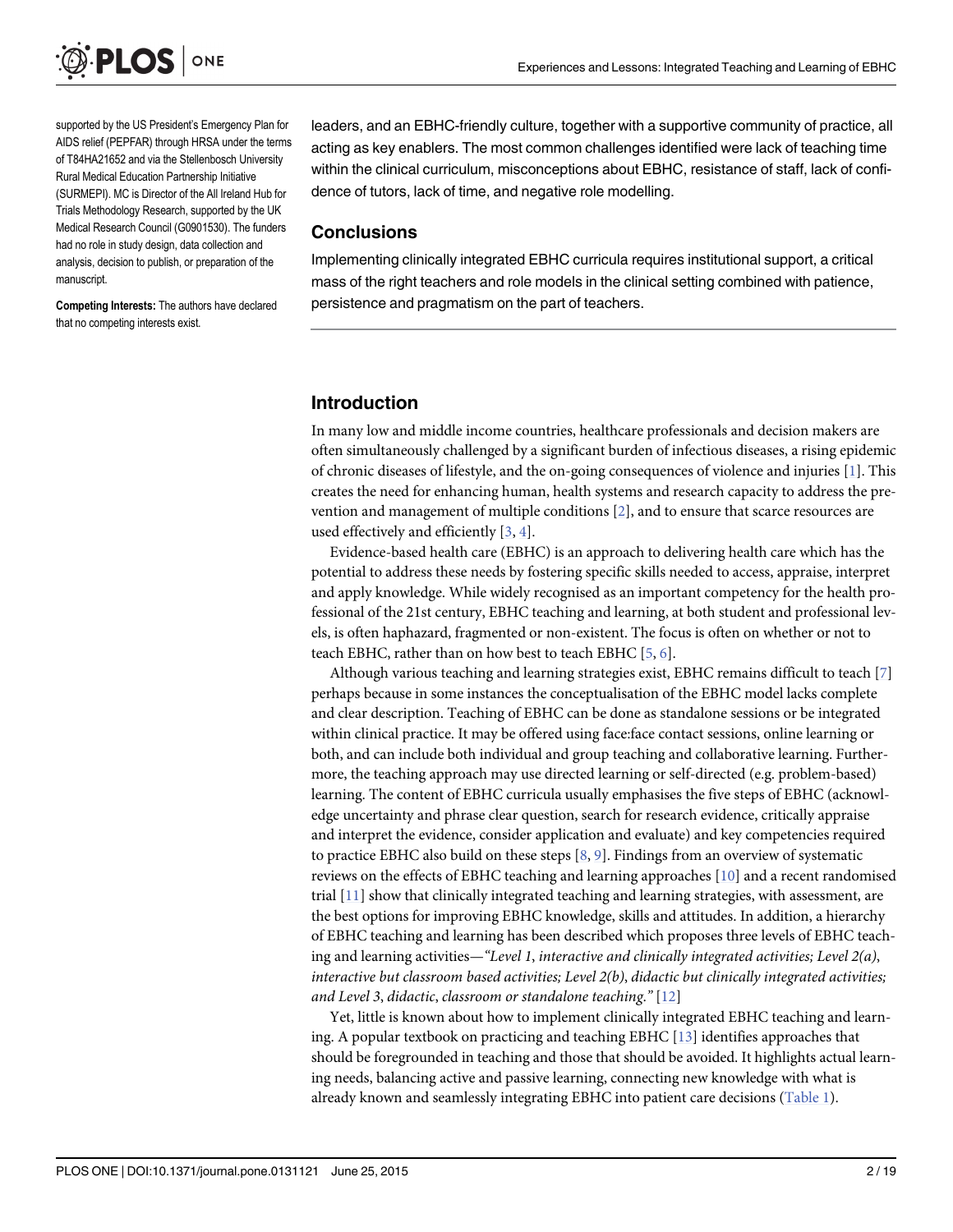<span id="page-2-0"></span>

| Teaching and learning strategies to<br>include           | Mistakes to avoid                                                                    |
|----------------------------------------------------------|--------------------------------------------------------------------------------------|
| Base teaching on real clinical decisions<br>and actions  | Emphasis on doing research instead of using research to<br>inform decision making    |
| Focus on learners actual learning needs                  | When learning how to do statistics is emphasised over how to<br>interpret statistics |
| Passive and active learning used in<br>balanced manner   | Only finding fault with research                                                     |
| Involves everyone in the team                            | Promoting EBHC instead of clinical expertise                                         |
| What is already known connected with<br>new knowledge    | Focus on critical appraisal only                                                     |
| Teacher explicit about appraisal of<br>evidence          | Disconnect from clinical process and team's learning needs                           |
| EBHC seamlessly integrated into patient<br>care decision | Amount of teaching exceeds available time and learners'<br>attention                 |
| Provides foundation and tools for lifelong<br>learning   | Not including time to learn in between formal sessions                               |

| Table 1. EBHC teaching and learning tips and mistakes to avoid [13]. |  |  |  |
|----------------------------------------------------------------------|--|--|--|
|----------------------------------------------------------------------|--|--|--|

doi:10.1371/journal.pone.0131121.t001

Furthermore, it is emphasised that one needs to focus teaching and learning on real clinical decisions [\[14\]](#page-18-0).

As part of a process to enhance EBHC teaching and learning at an academic institution in South Africa, we assessed lessons learnt from those who have successfully implemented, or who have attempted and failed to implement, clinically integrated EBHC teaching and learning locally and in other parts of the world. The study objectives were to describe approaches used to clinically integrate EBHC teaching and learning in medicine and health sciences programmes, and to determine barriers and facilitators in the teaching and learning of EBHC in an integrated manner.

### Methods

Our study was situated within an interpretivist paradigm which sought to understand specific phenomena, recognising that meaning is constructed during the research process and as a result of engagement between researcher and participants [\[15\]](#page-18-0). This was a qualitative study based on the perceptions of key informants generated during a series of semi-structured interviews. We used purposive sampling to select key informants with experience in implementing clinically integrated teaching and learning of EBHC involving health professions students studying for their first degree ([Table 2](#page-3-0)). The Faculty of Medicine and Health Sciences, Stellenbosch University, Health Research Ethics Committee provided ethics approval for the study (S12/10/262b). The consolidated criteria for reporting qualitative research (COREQ) [[16\]](#page-18-0) ([S1](#page-17-0) [file](#page-17-0)) and the standards for reporting qualitative research [\[17](#page-18-0)] guided the reporting of the study.

# Participants

We invited EBHC academic programme course convenors/coordinators from training institutions for health professionals across the world by email to participate in the interviews. This purposive selection was informed by considering those publishing on this topic and those participating in an online list-serve on EBHC, administered by the Centre for Evidence-based Medicine, University of Oxford, United Kingdom [\(www.cebm.net\)](http://www.cebm.net/). The aim was to obtain input from a spectrum of programmes covering different health professionals in various countries. We also requested invited participants to nominate key members of their faculty who are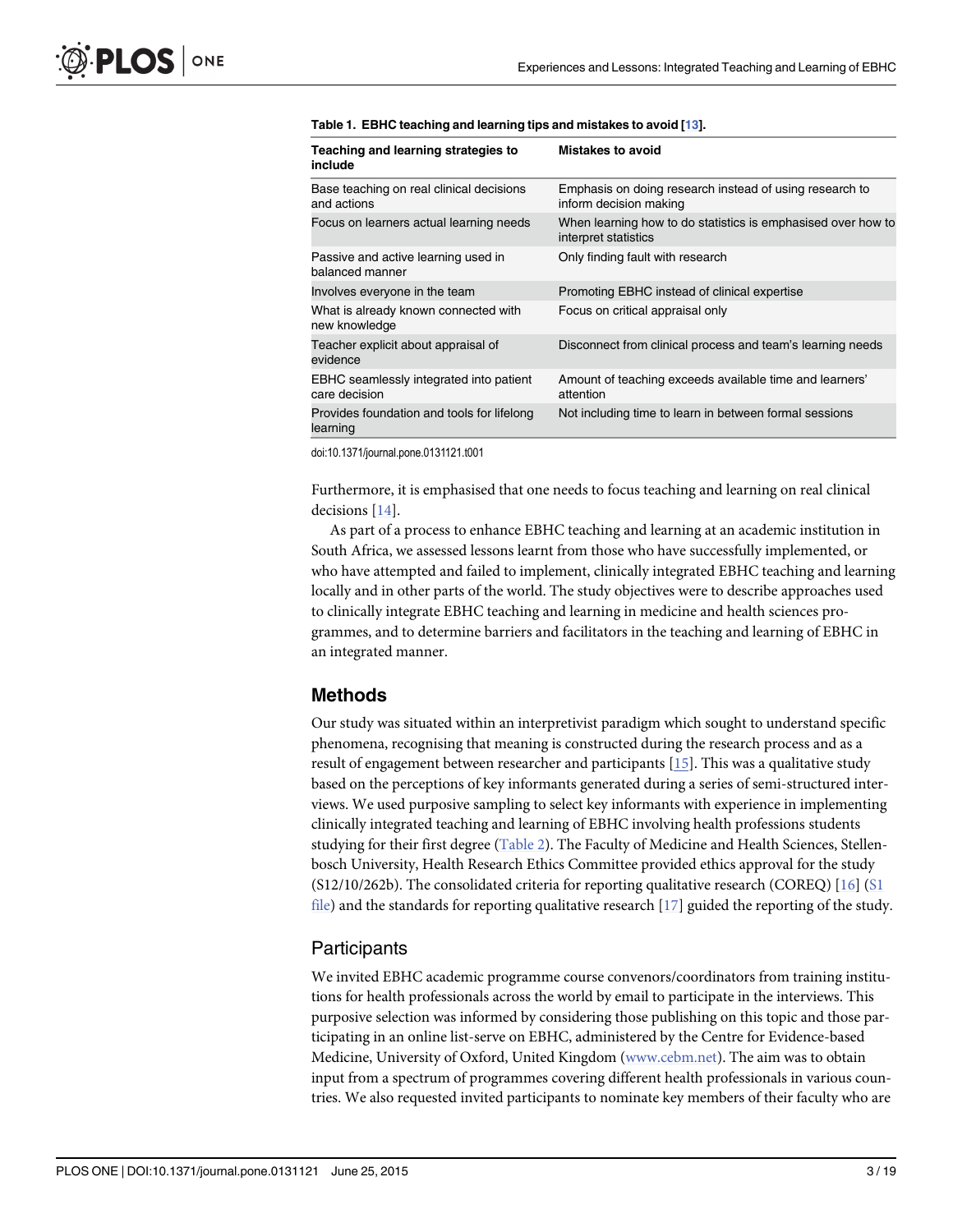#### <span id="page-3-0"></span>[Table 2.](#page-2-0) Key definitions.

| Clinically integrated teaching<br>and learning | Teaching and learning of EBHC integrated in clinical practice, whether<br>interactive or didactic, compared to classroom based teaching. [12]                                                                                                                                                                                                                                                                                                                                                                                                                                                                                                                                                                                                                                                                                                                                                                                                     |
|------------------------------------------------|---------------------------------------------------------------------------------------------------------------------------------------------------------------------------------------------------------------------------------------------------------------------------------------------------------------------------------------------------------------------------------------------------------------------------------------------------------------------------------------------------------------------------------------------------------------------------------------------------------------------------------------------------------------------------------------------------------------------------------------------------------------------------------------------------------------------------------------------------------------------------------------------------------------------------------------------------|
| Academic programmes                            | A higher education programme for any healthcare professional.                                                                                                                                                                                                                                                                                                                                                                                                                                                                                                                                                                                                                                                                                                                                                                                                                                                                                     |
| Medicine or health sciences<br>student         | A college or university student who has not yet received a health<br>professions degree (this included both undergraduate and graduate<br>medical programmes) and excluded postgraduate students.                                                                                                                                                                                                                                                                                                                                                                                                                                                                                                                                                                                                                                                                                                                                                 |
| Evidence-based health care                     | Evidence-based medicine (EBM) was first defined by Gordon Guyatt as<br>"an ability to assess the validity and importance of evidence before<br>applying it to day-to-day clinical problems" [9]. David Sackett (1996) then<br>furthered this definition as "the conscientious, explicit and judicious use<br>of the current best evidence in making decisions about the care of<br>individual patients". As EBM is not restricted to medical doctors, the term<br>"evidence-based health care" (EBHC) is used. The process of EBHC<br>starts with formulating an answerable question when faced with a<br>scenario of uncertainty. This is followed by searching for and finding the<br>best available evidence applicable to the problem, critically appraising the<br>evidence for validity, clinical relevance and applicability, interpreting and<br>applying the findings in the clinical setting and evaluating the<br>performance [9, 29]. |
| Health professions                             | All health professionals including doctors, dentists, nurses, occupational<br>therapists, physiotherapists, dieticians, audiologists, mental health<br>professionals, psychologists, counsellors, social workers.                                                                                                                                                                                                                                                                                                                                                                                                                                                                                                                                                                                                                                                                                                                                 |

doi:10.1371/journal.pone.0131121.t002

involved in EBHC teaching and learning and recommend additional academic programmes, national and international, that could be contacted. We informed participants about the purpose of the interview and asked them to provide written informed consent for participation in the study, for digital recording of the interviews, and for using and disseminating the anonymous information they provided. Participation was voluntary.

# Data collection

Data collection was undertaken using individual semi-structured interviews. An interview guide ( $Table 3$ ), developed by the investigators through consensus and to align with the objectives, was used to ensure that the same topics of inquiry were covered with each respondent, but at the same time allowing for further exploration of areas of particular interest or concern to respondents, thus creating a rich data set  $[18]$ . The interview covered EBHC teaching approaches, and the successes and challenges faced in implementing and evaluating clinically

#### Table 3. Interview guide for semi-structured interviews.

Describe your role within the academic programme

What is the definition of EBHC that underpins what you seek to include in your programme?

How would you describe clinically integrated teaching of EBHC?

How is the teaching and learning of EBHC covered in your programme? Give us a short description of the programme and how and when EBHC is covered throughout the course of the programme. What are the objectives? Which EBHC competencies are covered? Please describe the context in which learning take place. Which teaching and learning methods are used? How is EBHC assessed?

What are successes of the programme?

Which challenges have you encountered?

What do you see as the barriers to the integrated teaching of EBHC?

What are the factors that facilitate integrated teaching of EBHC?

What are the lessons you have learnt in teaching EBHC in an integrated manner [if this is being done in the particular programme]

doi:10.1371/journal.pone.0131121.t003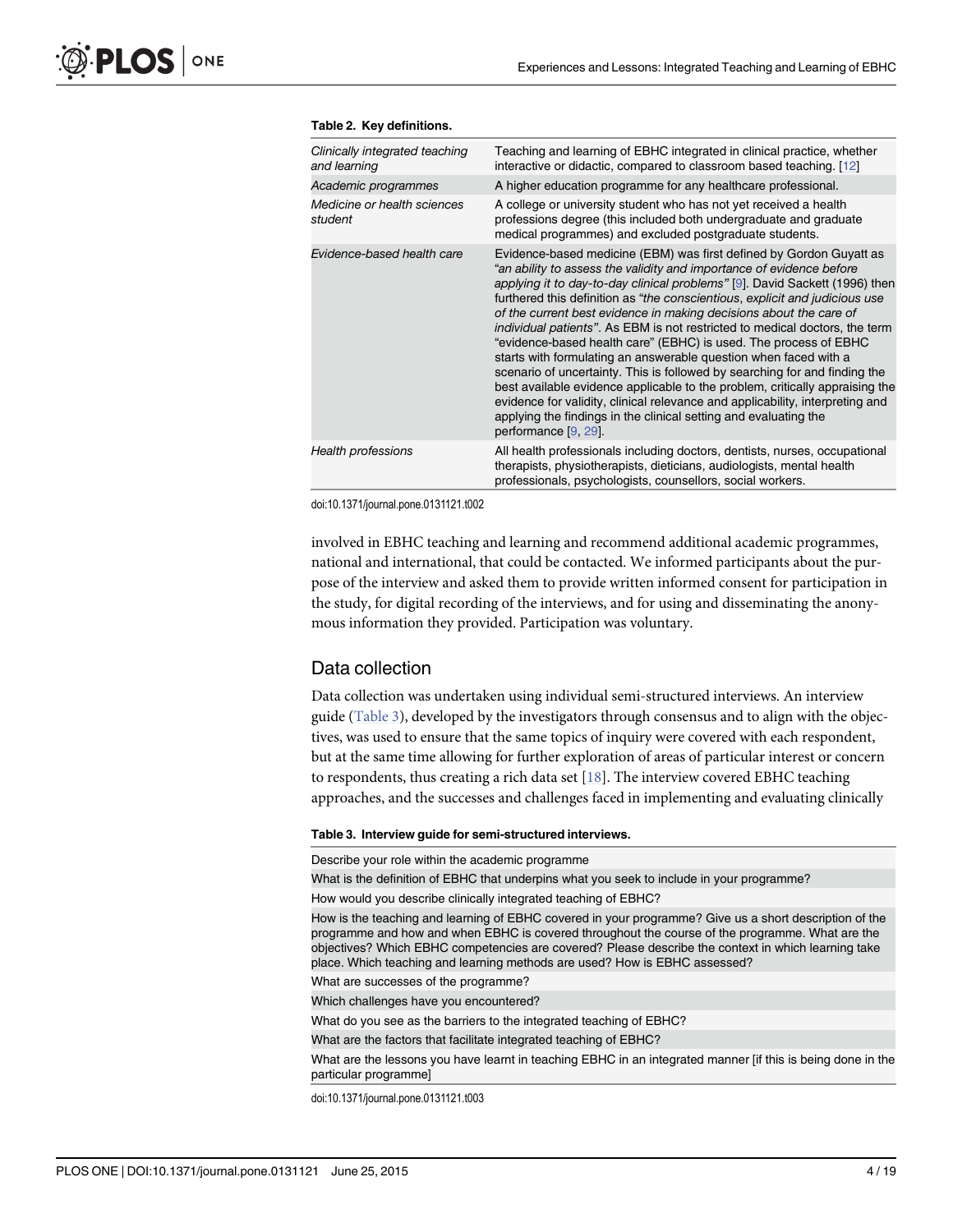<span id="page-4-0"></span>integrated EBHC student programmes, as well as general information on lessons learnt. Interviews lasted an average of 45 minutes and we conducted these in person or by telephone/ Skype, at a time convenient for the participant. The interviewer recorded the interview using a digital voice recorder and took additional field notes to ensure full and accurate data capturing. Data saturation was reached by interview 22.

# Data management and analysis

An external company transcribed the interview data for the purpose of analysis. Names of participants did not appear in the transcriptions. The lead researcher (TY) checked all transcriptions by listening to interviews while reading the transcripts, and developed codes and code definitions afterwards. To ensure the transparency of the data coding process, three researchers (TY, SvS and AR) with different backgrounds met to finalise the code book after a preliminary round of independent coding. This code book guided the subsequent coding process [\[19\]](#page-18-0). Data were then imported into Atlas.ti, a software package that facilitates the process of coding qualitative data. The lead researcher coded all transcripts and two co-researchers checked the coding. The researchers then did the data analysis and interpretation using thematic content analysis to identify key emerging themes ultimately relating these to each study objective. This iterative process of aggregation and interpretation was undertaken by the lead researcher and discussed with the rest of the research team. During the discussions, these themes and their relevance to the study objectives were highlighted. Findings were based on individual perceptions while keeping in mind that the teaching and learning context plays a key role. Any lessons learnt were therefore interpreted within these specific contexts.

# Findings

Twenty-four course coordinators from five continents (countries: Australia, Canada, China, Netherlands, New Zealand, Norway, Philippines, Scotland, South Africa, United Kingdom, and the USA) participated in the interviews ( $Table 4$ ). Interviewees, from mainly medical programmes, were senior academics from a variety of different disciplines, including dentistry, emergency medicine, general practice, internal medicine, nephrology, paediatrics, physiotherapy, and public health. Many had completed postgraduate programmes in clinical epidemiology, had conducted systematic reviews, and linked their initiation into EBHC teaching to attending courses at institutions that championed EBHC, or being supervised for postgraduate studies by international leaders in the field of EBHC. Some had been involved in teaching EBHC to health professionals for more than 10 years, with their own experience in teaching EBHC typically starting at postgraduate level and then extending to undergraduate or graduate medical programme level.

Our findings are presented below in separate sections dealing with the description of the programmes, staff supporting the teaching of EBHC, challenges in integrating EBHC and the critical success factors for successful implementation of clinically integrated teaching and learning of EBHC.

# Programmes structure and process of integrating EBHC

The medical programmes were typically either undergraduate or graduate programmes divided into preclinical and clinical years. Undergraduate medical programmes are 5 to 6 years in duration with students entering directly from school, while graduate medical programmes (GMP) offer 4 years of training to students who have completed an undergraduate bachelor's degree and may in addition have had some work experience. The size of the student groups taught by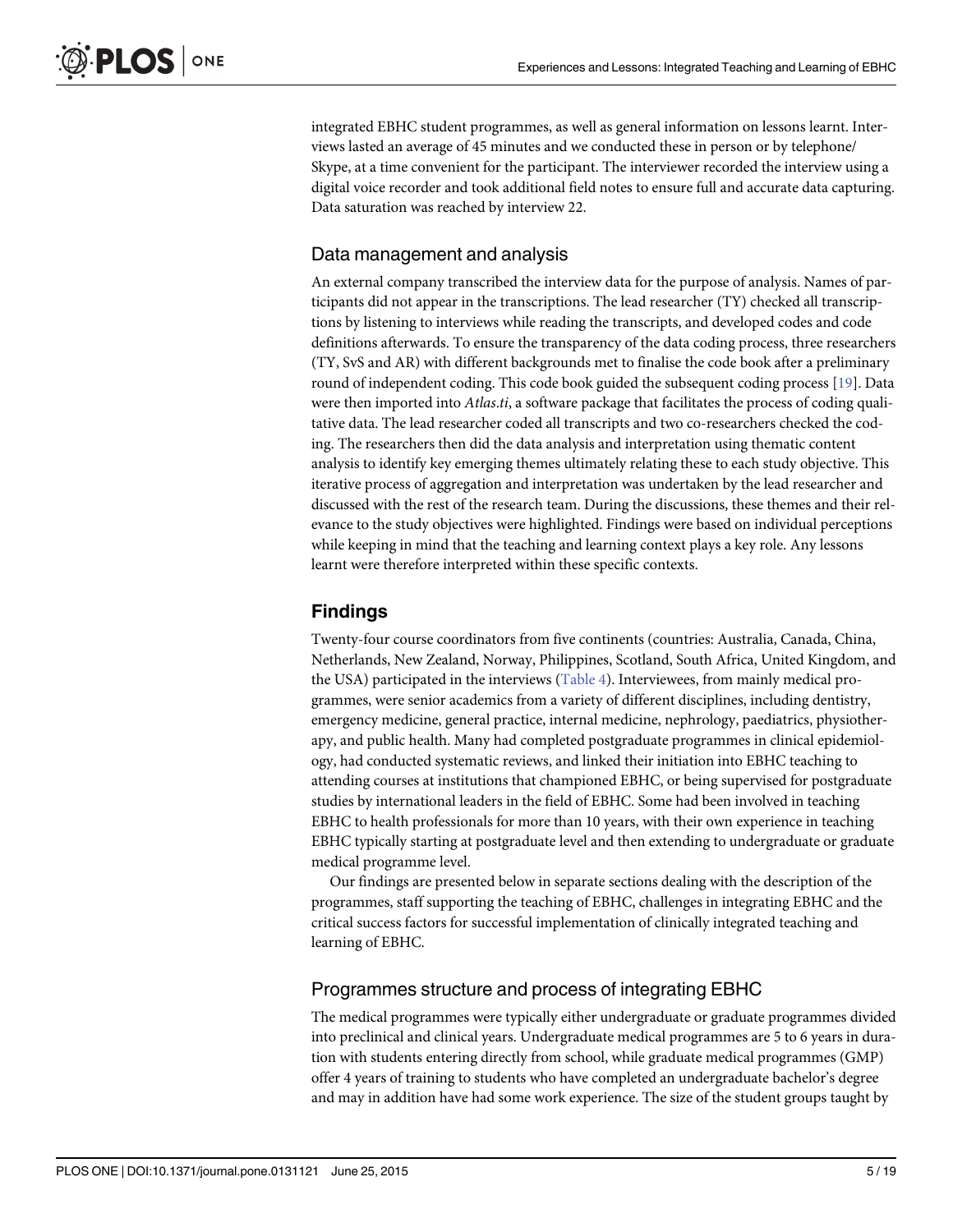#### <span id="page-5-0"></span>[Table 4.](#page-4-0) Characteristics of participants.

| <b>Participant number</b> | Gender | <b>Continent</b> | Type of programme           |
|---------------------------|--------|------------------|-----------------------------|
| P <sub>1</sub>            | Male   | Australia        | Medical                     |
| P <sub>2</sub>            | Male   | Africa           | Medical                     |
| P <sub>3</sub>            | Male   | Australia        | Medical                     |
| P <sub>4</sub>            | Male   | Europe           | Medical                     |
| P <sub>5</sub>            | Male   | Europe           | Medical                     |
| P <sub>6</sub>            | Male   | Australia        | Medical                     |
| P7                        | Male   | Africa           | Medical                     |
| P <sub>8</sub>            | Male   | Australia        | <b>Allied Health</b>        |
| P <sub>9</sub>            | Female | Europe           | Medical, Allied and Nursing |
| P <sub>10</sub>           | Male   | Africa           | Medical                     |
| P <sub>11</sub>           | Female | North America    | Medical                     |
| P <sub>12</sub>           | Male   | North America    | Medical                     |
| P <sub>13</sub>           | Male   | Australia        | Medical                     |
| P <sub>14</sub>           | Male   | Australia        | Medical                     |
| P <sub>15</sub>           | Male   | Europe           | Medical                     |
| P <sub>16</sub>           | Male   | North America    | Medical                     |
| P17                       | Female | Asia             | Medical                     |
| P <sub>18</sub>           | Male   | North America    | Medical                     |
| P <sub>19</sub>           | Male   | Europe           | Medical                     |
| P20                       | Male   | Africa           | Medical                     |
| P21                       | Female | Asia             | Medical                     |
| P22                       | Male   | North America    | Medical                     |
| P23                       | Female | Asia             | Medical                     |
| P <sub>24</sub>           | Male   | Africa           | Dentistry, Medical          |

doi:10.1371/journal.pone.0131121.t004

participants in our study ranged from 50 students, at a private medical school, to as many as 300 students.

Some EBHC teaching programmes have been running for more than 10 years. Typically in our sample, EBHC teaching started as specific modules coordinated and driven by volunteers, using didactic teaching and with a focus on critical appraisal of research evidence. Over time, opportunities such as curriculum revisions and reform were used to enhance, integrate and formalise EBHC teaching. During these revisions, curriculum assessment, which mapped what was done where, and involvement of those who had been teaching these components, guided joint planning on how EBHC could be integrated. A substantial number of these planning activities were driven by champions 'planning in (their) backyards' (P4).

Interviewees explained that the underlying aim with integrated curricula was to have EBHC learning longitudinal, instilled, embedded and part of mainstream. The typical approach for an integrated EBHC curriculum involved laying the foundation in the preclinical years, and linking EBHC learning to specific clinical rotations thereafter. [Table 5](#page-6-0) provides a summary of the typical content covered, teaching and learning approaches, and assessments used by interviewees.

Typical EBHC content covered. Generally, the foundation was laid in the preclinical years with topics including the history of EBHC and introduction to EBHC principles and practice, epidemiological principles, basic biostatistics, introduction to library services and searching, and the approach to critical appraisal. During the clinical years, the focus was on asking, finding, appraising, interpreting and considering the use of research evidence related to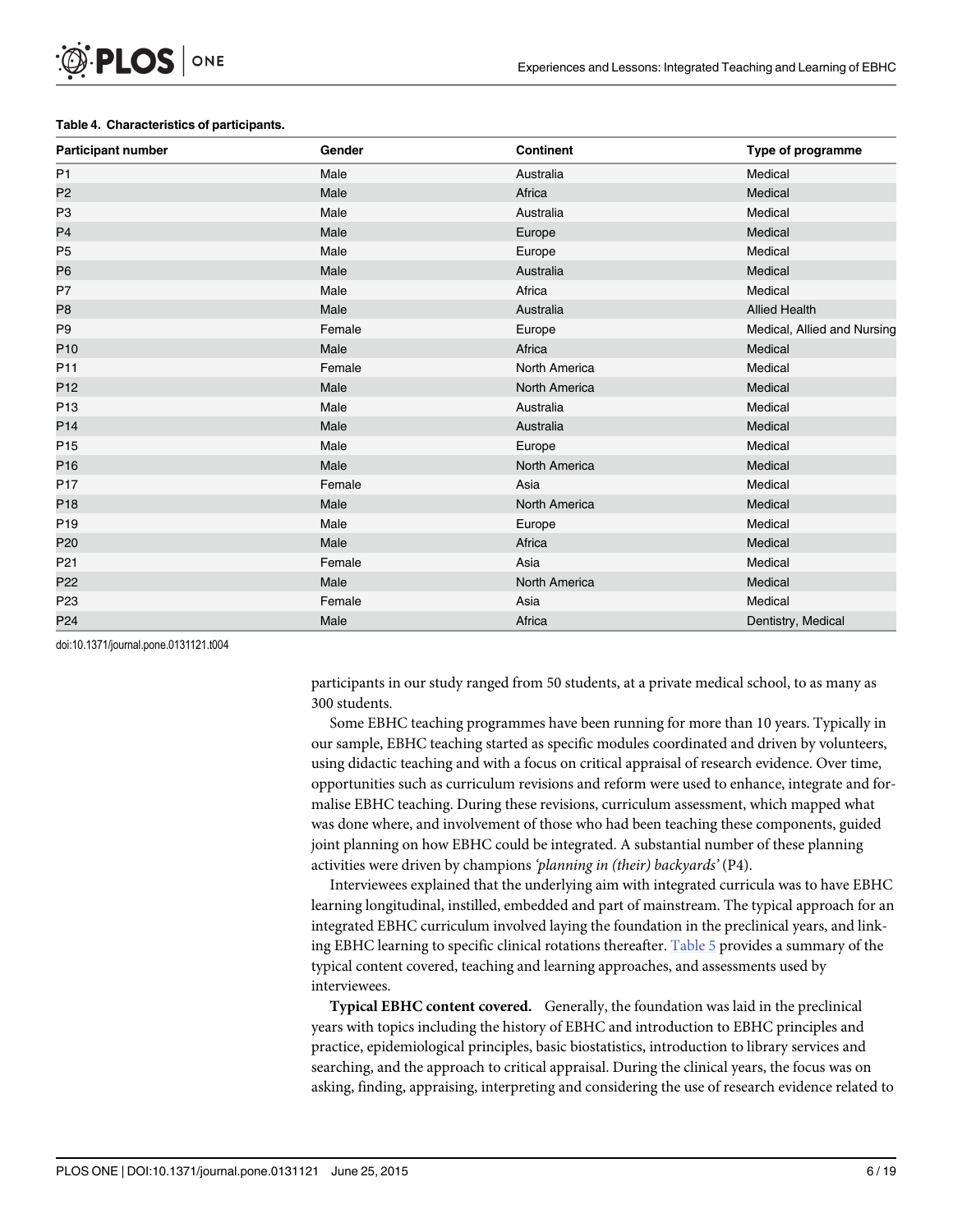<span id="page-6-0"></span>questions about risk factors, diagnosis, treatment, and prognosis that arose from seeing patients in the clinical rotations–i.e. integrated within clinical rotations and not focusing only on critical appraisal but linking it to interpretation, application and communication of findings. Within the preclinical years, teaching was often included in modules where there was thematic 'fit' (e.g. personal and professional development) and, in the clinical rotations, the emphasis was on linking EBHC learning to patients and clinical queries arising within the clinical setting and linking to existing initiatives such as quality improvement projects. Most felt that inserting EBHC into the clinical setting work better with longer clinical rotations i.e. 6 weeks instead of 4 weeks.

Teaching and learning approaches. Various approaches were described which had evolved over time. In the preclinical years, much of the teaching took place in large groups and some lecturers employed innovative strategies, such as using videos of clinical scenarios and in class tutorials, to make lectures clinically relevant, more interesting, and interactive. Where resources were available, large group lectures were followed with small group, discipline specific (if a diverse group of students) tutorials where the content covered in the lecture was consolidated. Here, facilitators often chose clinical topics they were comfortable with. In addition, the teaching of EBHC was often linked to either problem based learning or competency based education (e.g. CanMeds). A number of tools [\(Table 6](#page-8-0))  $[20-22]$  $[20-22]$  $[20-22]$ , such as the graphic appraisal tool for epidemiological studies (a tool to guide the appraisal of epidemiological studies), were also used as a way to help students, and faculty, to remember EBHC approaches-'something memorable, something that's easy to remember so that it stays with them.' (P6)

Participants highlighted the importance of teaching being relevant to students explaining that students start their training motivated to become healthcare professionals and, especially in the preclinical years, need to see the relevance of EBHC to being a healthcare professional. This increases their interest and facilitates learning. Outlining the clinical context and how EBHC fits into healthcare decision making were therefore identified as being important. This was, however, not easy to achieve during the preclinical years. Some lecturers found that using

| Period of<br>study   | <b>EBHC content covered</b>                                                                                                                                                                  | <b>Teaching and learning</b><br>approach                                               | <b>Assessment</b>                                                                    | Selected quotes                                                                                                                                                                                                                                                                                                                                                                                                                                                                                                                                                                                                                                                                                                                                           |
|----------------------|----------------------------------------------------------------------------------------------------------------------------------------------------------------------------------------------|----------------------------------------------------------------------------------------|--------------------------------------------------------------------------------------|-----------------------------------------------------------------------------------------------------------------------------------------------------------------------------------------------------------------------------------------------------------------------------------------------------------------------------------------------------------------------------------------------------------------------------------------------------------------------------------------------------------------------------------------------------------------------------------------------------------------------------------------------------------------------------------------------------------------------------------------------------------|
| Preclinical<br>years | History of and introduction to EBHC<br>principles and practice;<br>Epidemiology principles; Basic<br>statistics; Introduction to library and<br>searching; Approach to critical<br>appraisal | Large group lectures; Small<br>group tutorials; Practical<br>sessions on how to search | Standalone assessments in form<br>of multiple choice questions or<br>short questions | et them to think through<br>problem solving and clinical<br>decision making early give them<br>basic epidemiology, and basic<br>statistics within the whole<br>framework of the doctor / patient<br>relationship, and of the doctor and<br>the patient trying to make<br>decisions about their health care<br>and about, you know, how to<br>achieve that objective' (P23) 'You<br>can't get them to do the critically<br>appraised topics, that's the really<br>integrated part of it if you like,<br>unless you've got the building<br>blocks in place, otherwise they<br>just do it badly, so they have to<br>have slowly built up all of the skills<br>so that then they can rapidly do<br>the stuff when they get to the<br>clinical rotations' (P1) |
|                      |                                                                                                                                                                                              |                                                                                        |                                                                                      | (Continued)                                                                                                                                                                                                                                                                                                                                                                                                                                                                                                                                                                                                                                                                                                                                               |

|  |  | Table 5. Typical integrated EBHC curriculum <sup>#</sup> . |  |
|--|--|------------------------------------------------------------|--|
|  |  |                                                            |  |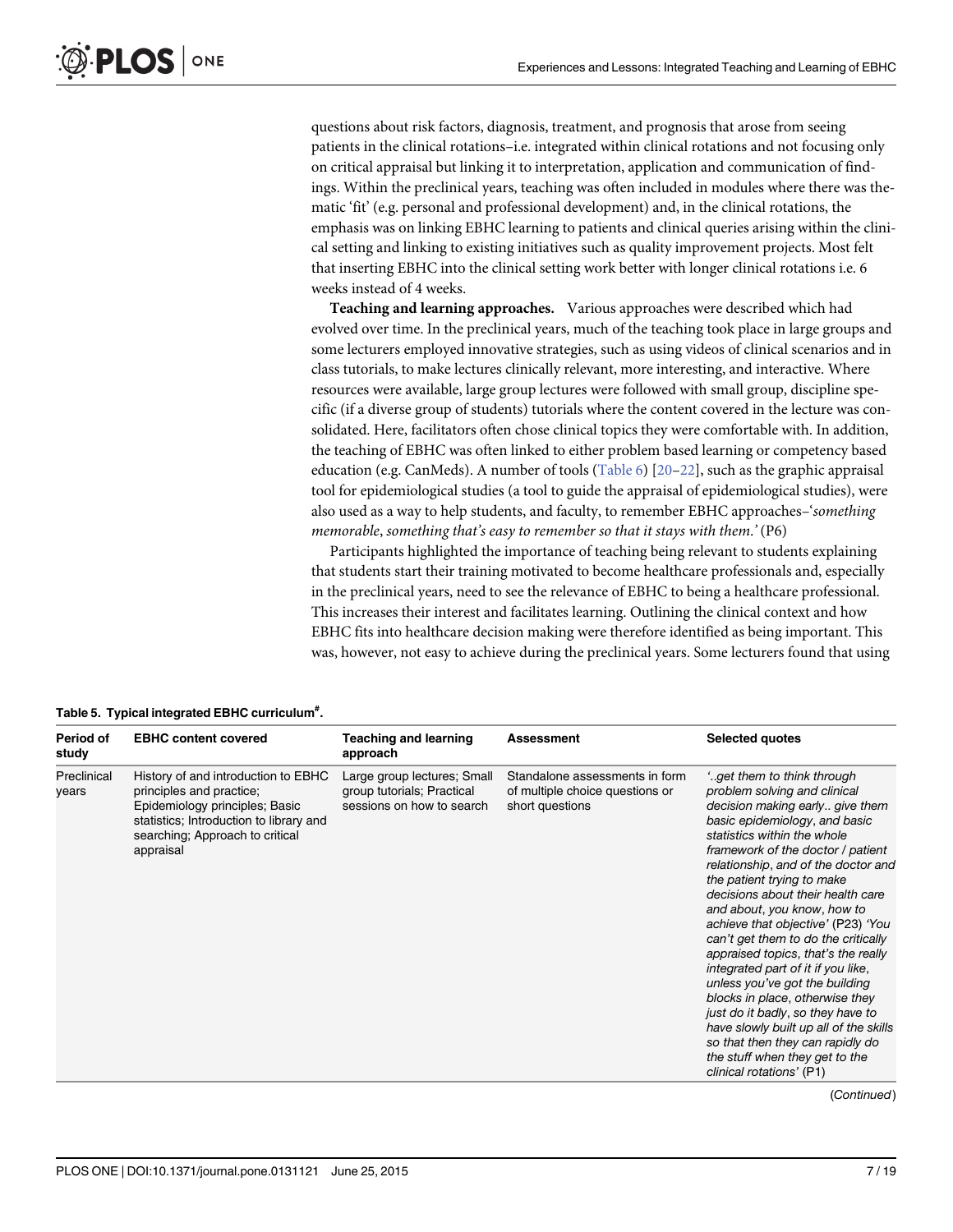#### Table 5. (Continued)

**PLOS** I

ONE

| Period of<br>study | <b>EBHC content covered</b>                                                                                                                                                                                                                                                                                                                                                                                               | <b>Teaching and learning</b><br>approach                                                                                                           | <b>Assessment</b>                                                                                                                                                                                                                                                                                                       | Selected quotes                                                                                                                                                                                                                                                                                                                                                                                                                                                                                                                                                                                                                                                                                                                                                                                                                                                                                                                                                                                                                                                                                                                                                                                                                                                                                                                                                                                                                                                                                                     |
|--------------------|---------------------------------------------------------------------------------------------------------------------------------------------------------------------------------------------------------------------------------------------------------------------------------------------------------------------------------------------------------------------------------------------------------------------------|----------------------------------------------------------------------------------------------------------------------------------------------------|-------------------------------------------------------------------------------------------------------------------------------------------------------------------------------------------------------------------------------------------------------------------------------------------------------------------------|---------------------------------------------------------------------------------------------------------------------------------------------------------------------------------------------------------------------------------------------------------------------------------------------------------------------------------------------------------------------------------------------------------------------------------------------------------------------------------------------------------------------------------------------------------------------------------------------------------------------------------------------------------------------------------------------------------------------------------------------------------------------------------------------------------------------------------------------------------------------------------------------------------------------------------------------------------------------------------------------------------------------------------------------------------------------------------------------------------------------------------------------------------------------------------------------------------------------------------------------------------------------------------------------------------------------------------------------------------------------------------------------------------------------------------------------------------------------------------------------------------------------|
| Clinical<br>years  | EBHC linked to specific clinical<br>rotations. Based on a patient seen<br>students phrase a clear question,<br>search for the best evidence,<br>appraise that article using the<br>appropriate appraisal form,<br>interpret findings and consider<br>application to patient. Focus on<br>Diagnosis, Therapy (often main<br>focus), Prognosis, and Risk factor.<br>Communication and implementing<br>evidence in practice. | On the wards / in clinical<br>setting; Small groups doing<br>clinical rotations; Spread<br>out over blocks; Online<br>material to support learning | CATs* submitted as written<br>documents and also presented.<br>Minimum number to successfully<br>complete within clinical years e.g.<br>six over the period. Cover the five<br>core articles types-therapy,<br>harm, diagnosis, prognosis and<br>systematic review. Presented in<br>portfolios which include reflection | 'Usually where there is a level of<br>uncertainty it's a good way of<br>leading them into the literature<br>directly from the bedside. I hardly<br>ever see a student that doesn't<br>have a cellphone with internet<br>accessso we would search right<br>then and there to get an answer<br>on a certain topic at risk if it<br>comes up in that, on the ward<br>rounds'. (P10) 'They have free<br>choice. They can pick whatever<br>patient struck them with an<br>interesting patient with an<br>interesting issue. Say for example,<br>a student was doing a block on<br>surgery, at the end of the surgery<br>block; they would have to submit<br>a one-page summary on the<br>standardised form of a question<br>that arose with a patient. What<br>their literature search was, what<br>their strategy was, what paper<br>they found and then a validation<br>and interpretation of the paper<br>they found. Then finally, how they<br>would explain in their findings in<br>that paper to their patient' (P16).<br>" so we actually look at every<br>paper and every article and<br>provide our comments about<br>things that the students may not<br>be capturing or particularly good<br>insights that they have developed<br>we try and reinforce those and<br>then we send those back to them.<br>So not only do they pass the<br>assignment if it's appropriate, but<br>regardless of whether they pass or<br>don't pass, we trying to provide<br>them some written feedback as<br><i>well.'</i> (P12) |

\*Critically Appraised Topic

# This table provides a summary of the typical content covered, teaching and learning approaches used, as well as assessments used. This is drawn from content, approaches and assessments named and described by interviewees.

doi:10.1371/journal.pone.0131121.t005

topical examples, technology (e.g. using videos of clinical scenarios) or both was helpful in bringing the clinical setting into the lecture room.

In the clinical years, critically appraised topics (CATs), where students apply the various steps of EBHC to a patient seen in the clinical setting, were typically done in small groups with a tutor linked to the group. Students started by identifying topics based on patients they had seen, then phrased a clear question, searched for evidence, appraised and interpreted the evidence and considered issues related to application of the evidence to the patient. The approaches used, in both preclinical and clinical phases, however were often dependent on the size of the class, available resources and available teaching opportunities. Despite recognition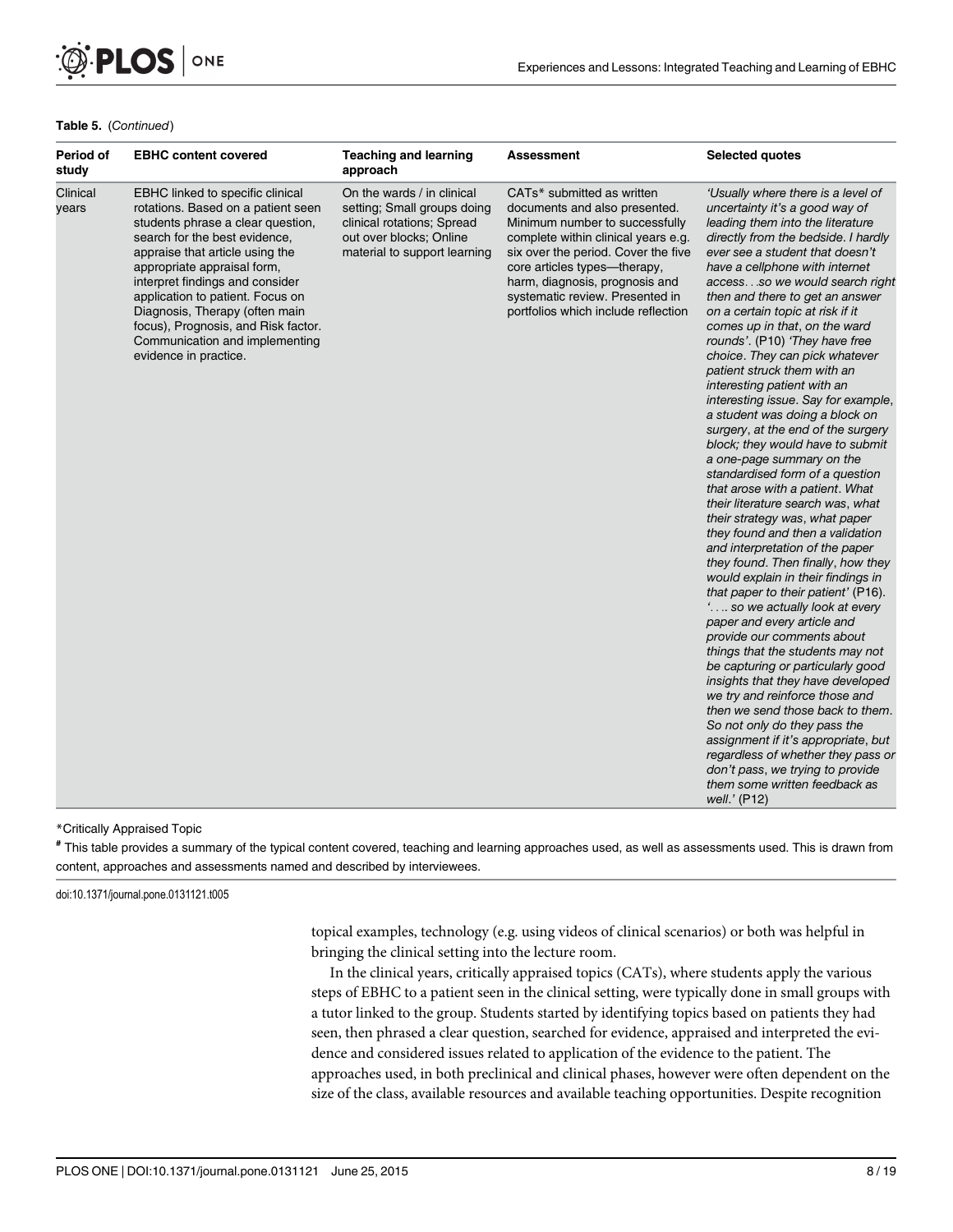| Tool          | <b>Short description</b>                                                                                                                                                                                                                                                          |
|---------------|-----------------------------------------------------------------------------------------------------------------------------------------------------------------------------------------------------------------------------------------------------------------------------------|
| <b>AMSTAR</b> | A measurement tool to assess the methodological quality of systematic reviews. [22]                                                                                                                                                                                               |
| CARL          | Clinical Appraisal Research and Lifelong Learning–An approach linking critical appraisal.<br>interpretation of research and application to patients seen in clinical setting                                                                                                      |
| <b>CATS</b>   | Critically Appraised Topics–An approach linking critical appraisal, interpretation of research and<br>application to patients seen in clinical setting.                                                                                                                           |
| GATE          | Graphic Appraisal Tool for Epidemiological studies - A tool to guide the appraisal of<br>epidemiological studies. [20]                                                                                                                                                            |
| <b>PEARLS</b> | Presentations of Evidence Abstracted from the Research Literature to Solve the real patient<br>problems-15-minute presentations given by students addressing a focused clinical question<br>raised by their contact with a real patient during a recent clinical attachment. [21] |
| <b>PICO</b>   | Approach to phrase a clear question: P- Participants I-Intervention/Issue C- Comparison/<br>Context O- Outcome                                                                                                                                                                    |

#### <span id="page-8-0"></span>[Table 6.](#page-6-0) Examples of commonly used tools.

doi:10.1371/journal.pone.0131121.t006

of the potential value of using technology such as use of mobile phones, tablets, etc., this was not a key approach described by participants.

Assessment. Both formative and summative assessment was used. Typically, standalone assessments were used in the preclinical years and more integrated assessments in the clinical years. In the preclinical years, assessment examples included short questions, online quizzes and multiple choice questions (MCQ) while in the clinical years the submission, and in some instances individual or group presentations, of CATs were a curriculum requirement. During the presentation of CATs, students presented to their peers and lecturers, and peer assessment of these was used at some institutions. Individual as well as group feedback was given to highlight key issues that students were struggling with, mostly related to critical appraisal. As these were completed over various clinical rotations, some institutions included the CATs, the feedback and a reflective report by the students within a longitudinal portfolio.

# Who is supporting the teaching of EBHC?

Interviewees had dedicated roles with regard to EBHC teaching, which were linked to new programmes or involved curriculum reform in an established curriculum. Their roles included teaching, curriculum review, evaluation, setting and grading assessments, and working with others to ensure continuity in the programme. For established clinically integrated programmes, the interviewees perceived their main role to be ensuring quality assurance. EBHC teaching was however just one component of their general academic or clinical responsibilities. 'I mean it's only a small part of what I do' (P6).

Staff involved in facilitating EBHC learning typically fell into three groups–the core EBHC team, clinical lecturers and clinicians working in the clinical setting ([Fig 1](#page-9-0)). The number and extent of people involved depended on how integrated the EBHC programme was, the size of classes and the availability of funding to support teaching. Core EBHC team members were few in number and usually trained in EBHC, experienced in conducting systematic reviews and other research, committed, enthusiastic, and comfortable with uncertainty. They were supported, in some cases, by tutors or teaching assistants (e.g. PhD epidemiology students), librarians and, rarely, by administrators. This team typically initiated EBHC teaching and learning and continued to drive the process.

The clinical lecturers were often academics from various disciplines, who were teaching students. They usually had postgraduate qualifications in clinical epidemiology or epidemiology and an interest in EBHC, clinical epidemiology or public health. Some were medical or nonmedical researchers working in a clinical setting. Their involvement usually started through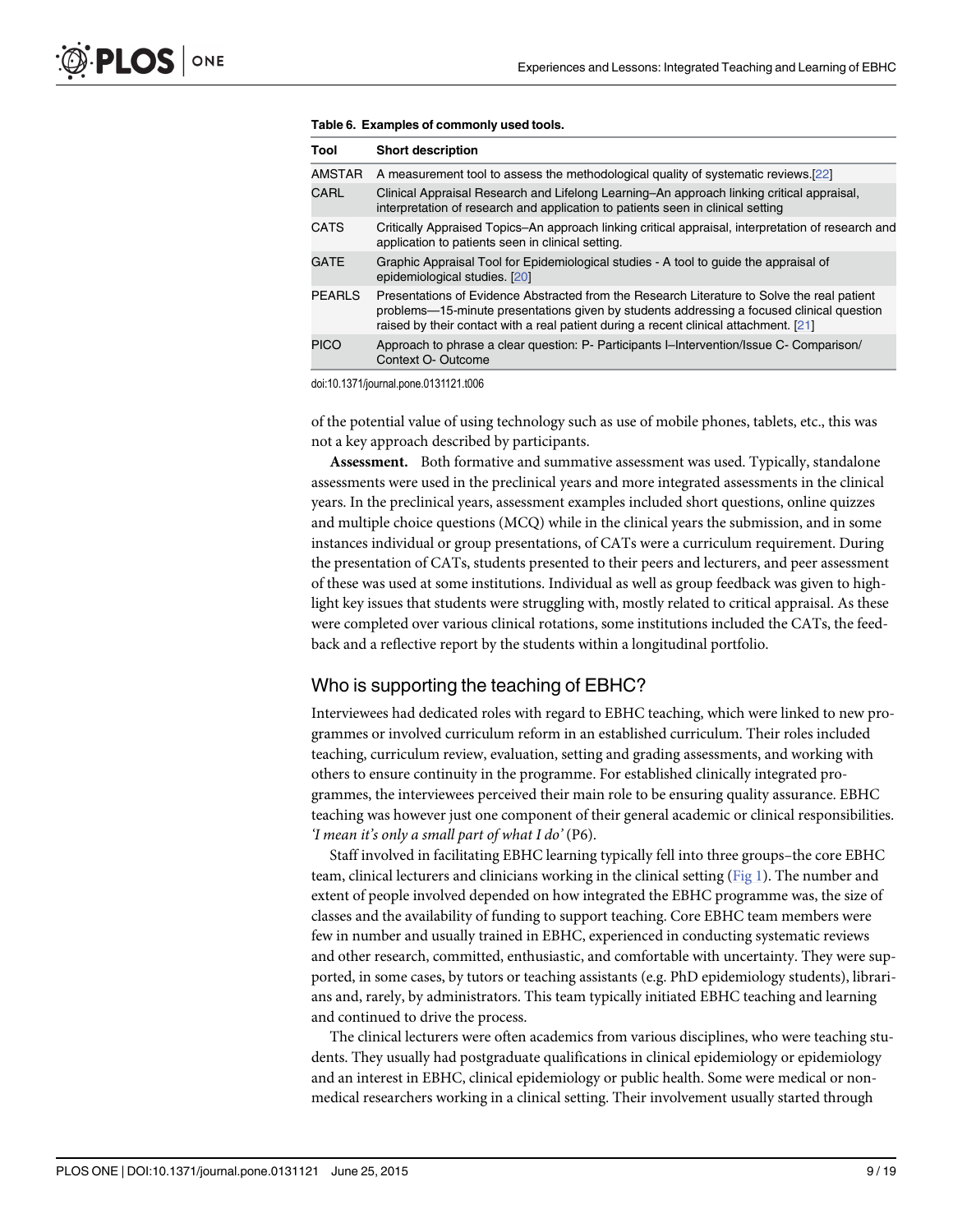<span id="page-9-0"></span>



[Fig 1. S](#page-8-0)taff involved in facilitating learning of EBHC.

doi:10.1371/journal.pone.0131121.g001

either participating in continuing professional development or postgraduate training in clinical epidemiology or EBHC.

Clinicians working on the wards play a critical role in facilitating the learning of EBHC as students look up to them as role models. The core EBHC team and clinical lecturers in some cases teamed up with the clinicians in the wards and, through their complementary backgrounds and roles, facilitated linkage between EBHC and clinical expertise.

# What challenges did they experience in integrating EBHC in clinical settings?

Despite dedicated attempts to integrate EBHC learning in clinical settings, not all programmes were truly integrated. Some were running EBHC as separate courses within the programme e.g. 8 weeks of EBHC with lectures and tutorials where all the activities are classroom based. By far the most common challenges related to lack of space in the clinical setting, EBHC misconceptions, resistance of staff and lack of confidence of tutors, time, and negative role modelling. Issues that were also noted in some instances were student commitment and quality assurance.

Lack of 'space' in the clinical setting. '...treading on someone else's curriculum real estate.' (P11); '..my content, my space'; 'Well the politics of treading on other people's territory' (P1) Curricula were typically full with each discipline jealously guarding the inclusion of their content in the curriculum. In addition, competition for teaching time and space, while dealing with the patient responsibilities in the clinical setting, was a key challenge faced by many.

Misconception or lack of knowledge of EBHC. Knowledge and attitudes towards EBHC varied amongst faculty members at the different institutions. Misconceptions that EBHC was only based on evidence from randomised controlled trials, or only focused on the evidence and critical appraisal and ignored patient values and clinical experience, hampered the facilitation of learning of EBHC in the clinical setting.

'The faculty are not to the standard of the students, and so when the students get into that clinical environment, they basically are not supported by faculty, except in a few departments, and a few individuals.' (P20)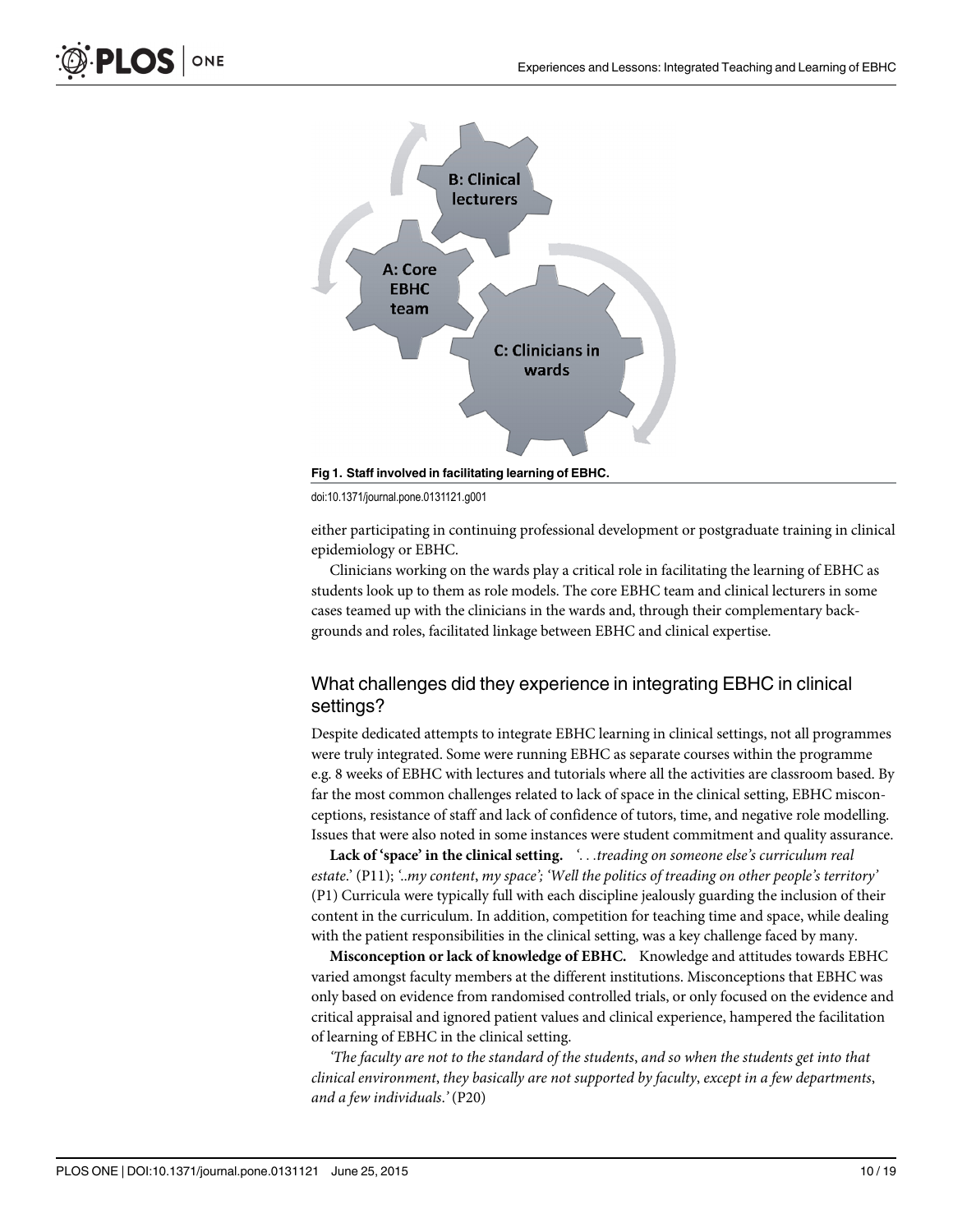'The other major challenge I mentioned is that as long as we're not able to teach the teachers, or make sure the teachers integrate this in clinical teaching, then our efforts are, if not futile, they're not very effective.' (P19)

'Many of the old guys (are) traditional and very difficult to move especially clinicians and it is clear that they don't sort of keep up to date in this field'. (P24)

'..the blind leading the blind, because you know a lot of clinical teachers are not well trained in evidence based medicine, critical appraisals, so you kind of have the students in a way, sometimes know more theoretically than their clinical teachers.' (P6)

Resistance among clinical staff and negative role modelling. As a consequence of workload, limited knowledge (and also feeling threatened) or misconceptions about EBHC, some staff in the clinical environment did not see the need, value or relevance of EBHC teaching in the clinical setting. As a consequence, they blocked or inhibited attempts at clinical integration. As students do what they see, and pick up that clinicians do not practice EBHC, the impact and influence of negative role modelling in the clinical setting may be far-reaching.

'So what we fear is that we teach them, they learn quite a lot in the classroom, they can even practice it on paper and pencil exercises, but when it actually comes to the clinical time, it tends to be undone by the negative role model of people who don't do it, whom they revere as teachers, clinical teachers'. (P3)

'So the resistance was–we don't believe you, we think it's worthless...' (P5)

'However, some of the older consultants I think experience it really as a threat and especially if the students start knowing more about that than they do and then they sometimes feel threatened by and often make it as unimportant or ignore it' (P10)

'They don't do it, they don't know how to do, they don't see any value in it and so the students pick that up very quickly. They see that they, you know, we do it this way because we've always done it this way, because I know its best' (P3)

Staff lack of confidence to facilitate learning of EBHC. Lack of confidence impacted on integration in the clinical setting as staff in clinical departments were not comfortable to teach EBHC, to encourage critical enquiry, to facilitate EBHC learning or administer related assessments.

'...what's compounded it is that none of these skills are being demanded of them by the clinicians in the ward, and so basically we deliver a curriculum that doesn't–that does demand in terms of assessment and marks, but is not carried forward into the clinical years to any real degree, and the student skills are ... I think they appreciate the concepts, but I don't think they're actively applying it, now in the day to day work.' (P20)

Lack of time. Lack of time for teaching EBHC, setting and grading assessments, providing feedback to students on their assessment performance, or for faculty development initiatives, etc. was identified as a further challenge. Dedicated time was seen as important to develop and standardize teaching resources and material, assessments, and marking schedules. Furthermore, on an ongoing basis, tutors need training, guidance and oversight, teaching material needs refinement, and teaching sessions require preparation, reflection, online engagement (in some cases), engagement with clinical staff, marking of assessments and feedback to students. All these are however only one part of academic life and participants highlighted the challenge of balancing academic life–teaching, research, grant writing, supervision of students and other priorities. Those involved in the teaching of EBHC enjoyed doing it and often did it out of a sense of passion but burnout was raised as a real concern.

'So it took a long time for each session when I first developed it ... I have to read the paper and design the work sheet. I then have to mark the worksheets which takes me two hours for 15 worksheets and then, I have to you know develop slides based on the problems with the worksheets.' (P11)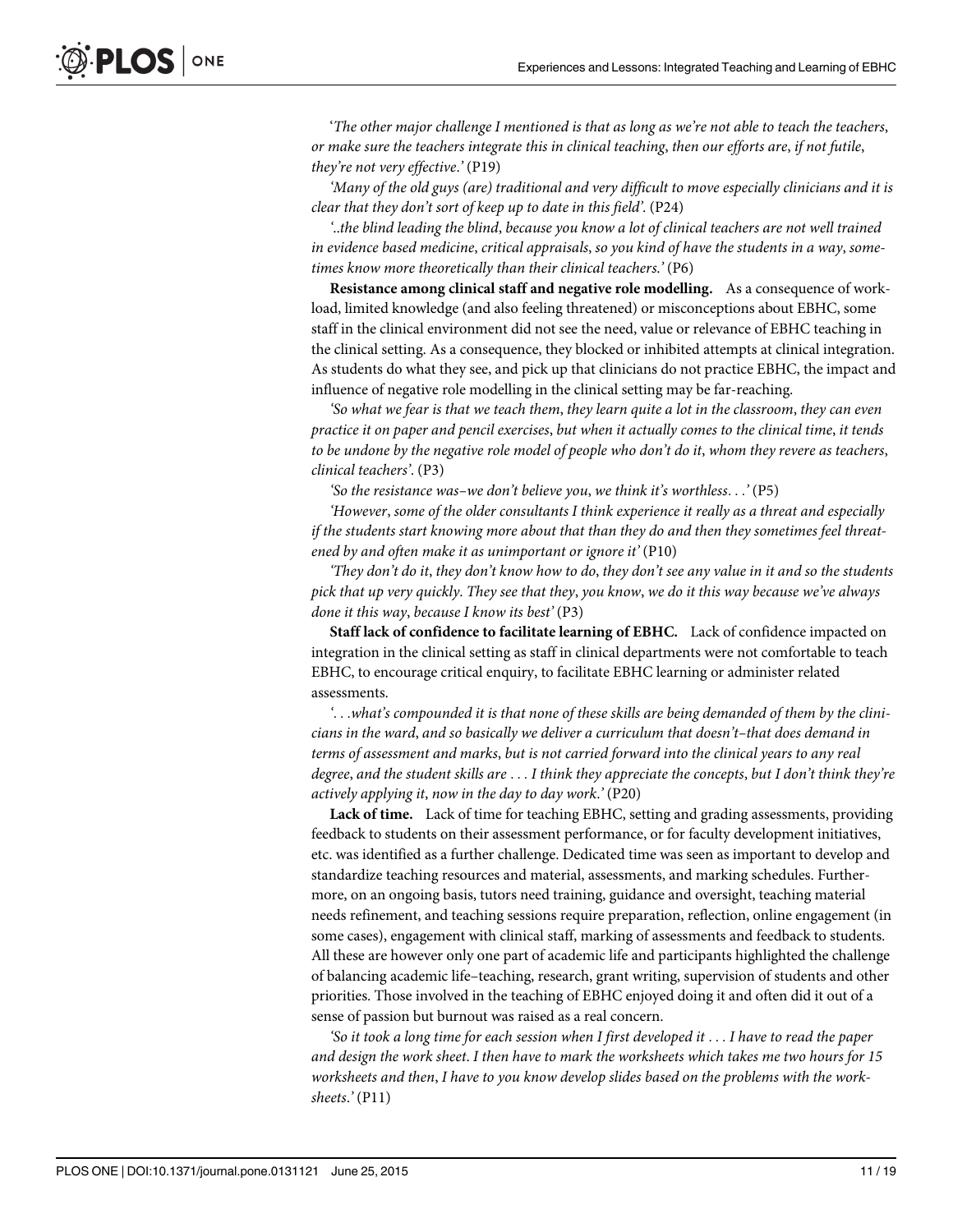'.. it was very important for us that there be a substantive feedback component to our evaluation.... The challenge with that is it is labor intensive and it is time intensive. That's a commitment it's an investment and you either have to have a lot of graders if you have a lot of students or you have to have substantial time commitment from the medical school.' (P12)

'... and then on an ongoing basis I would say that the whole thing is probably about a half day, not including the face time of teaching. You know tweaking the slides, putting out the materials, marking the worksheets and then going and doing the sessions and some of the sessions you know I have to update them.' (P11)

Student commitment. Students want to practice medicine and don't always see the relevance of EBHC within the curriculum. Where EBHC is seen as an add on and not as part of the core curriculum, their level of commitment in engaging in and preparing for EBHC activities varies. Those doing the GMP were found to appreciate the relevance of EBHC earlier than their undergraduate counterparts.

'I think that's the biggest challenge in undergraduate teaching in second year is that they don't have a context for it getting to understand the importance of it.' (P8)

'... teaching EBM to the undergraduate students is very, very difficult, because it's very abstract for them, .... it's very difficult for them to understand, .... what I do is in many instances I take a step backwards, give them a clinical scenario and try to explain to them in a practical way what they understand about it..' (P2)

'The trouble is that students don't terribly like it, you know, they want to get on and cure people. Learn how to make diagnoses and all that stuff and the stuff about looking up things on a computer and worry about what an odds ratio is and interpreting confidence intervals, it all seems rather remote from direct patient care'. (P3)

Quality assurance. Various levels of staff across different disciplines were involved in the teaching of EBHC. It was felt that standardisation and quality assurance of the teaching and learning of EBHC are needed to ensure that consistent messages are provided to students.

'think it's, you need to believe in EBM and I think you need to practice that and you have to believe in that, you know it's like a religion, you have to think of it and you have to practice it, ... the core group which teaches the EBM, you don't have a capacity to go into every department and do this and it would have been ideal that every clinical departments have somebody who is championing EBM and teach them in their blocks, but that didn't happen....' (P2)

# What are the critical success factors in successful implementation of clinically integrated teaching of EBHC?  $(Table 7)$

Those who successfully implemented clinically integrated teaching of EBHC shared what they regarded as key success factors. By far the most common factors were being pragmatic, and patient, starting early in the curriculum and building from there, leadership acknowledgment

#### Table 7. Critical success factors in successful implementation of clinically integrated teaching of EBHC.

Be pragmatic Patience and persistence Start early, build from there with relevant examples using a variety of delivery and assessment methods Need the 'right' teachers Role modelling Evaluating teaching and curriculum renewal Leadership acknowledgment, faculty engagement and institutional culture of EBHC

doi:10.1371/journal.pone.0131121.t007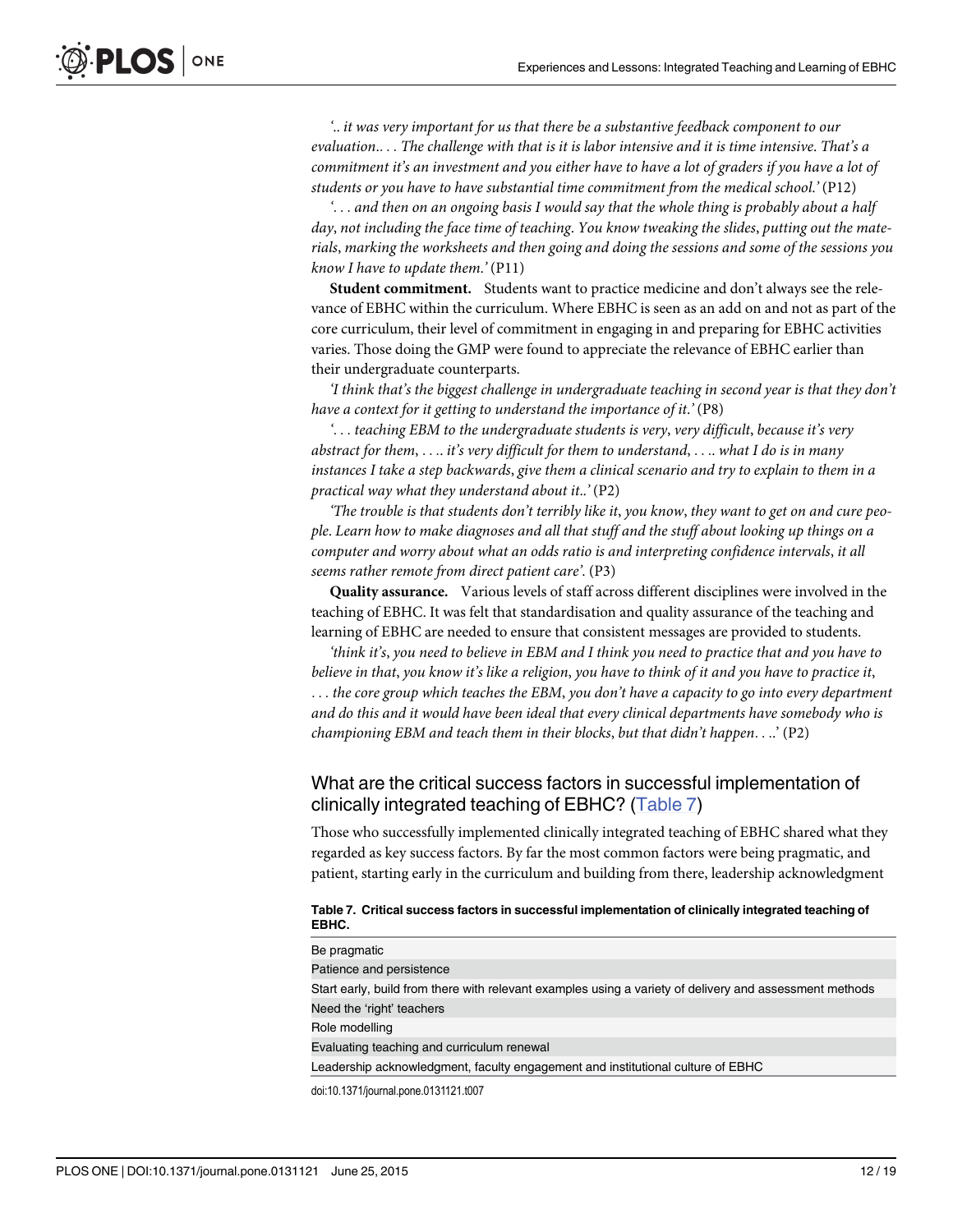

doi:10.1371/journal.pone.0131121.g002

and the right teachers and role models. Issues that were also noted in some instances were evaluation and curriculum renewal, having a community of practice, and a culture of EBHC. We include some illustrative quotes in the text below. Fig  $2$  brings together the various findings in the form of an overarching concept map.

Be pragmatic. There is 'no one size which fits all' when it comes to clinical integration of EBHC. Taking the contextual factors into consideration, programme coordinators identified opportunities, such as when the curriculum was being revised, and used these to work with others to integrate EBHC teaching and learning. Linking and integrating EBHC with existing teaching was also considered important e.g. as part of quality improvement projects which was a good way of showing how EBHC links to existing healthcare processes and practice. Furthermore, not all clinicians are interested in EBHC and EBHC champions thus chose to start work with 'early adopters.'

'..you have what you have and you have to work within that ... there's no one curriculum you can hand people, because of the structures of most medical curriculum's, you've got to sort of bend it into shape to make the principle's fit' (P1).

Patience and persistence. Integrating EBHC took time. Participants described the time it took to understand what was happening in the whole curriculum, what the needs were, what the programmes covered, to find space where EBHC could fit in, to encourage or convince others to link EBHC learning to their rotations and then work with them to integrate EBHC and build capacity and confidence in facilitating the learning of EBHC. This process of change management required patience and persistence.

'There's no quick fix....it's a never-ending process, so we gradually put those building blocks in place over several years, it was getting better and better.' (P1)

'Then you just have to be patient, patience is very important in–if you're about to introduce something new. When I say patient, you cannot change everything in one flick of a finger. You, you know, change is actually very slow, but if you're patient you know, it will come. So, that's something that we have learned, and we've been doing it for 20 years, and now we don't even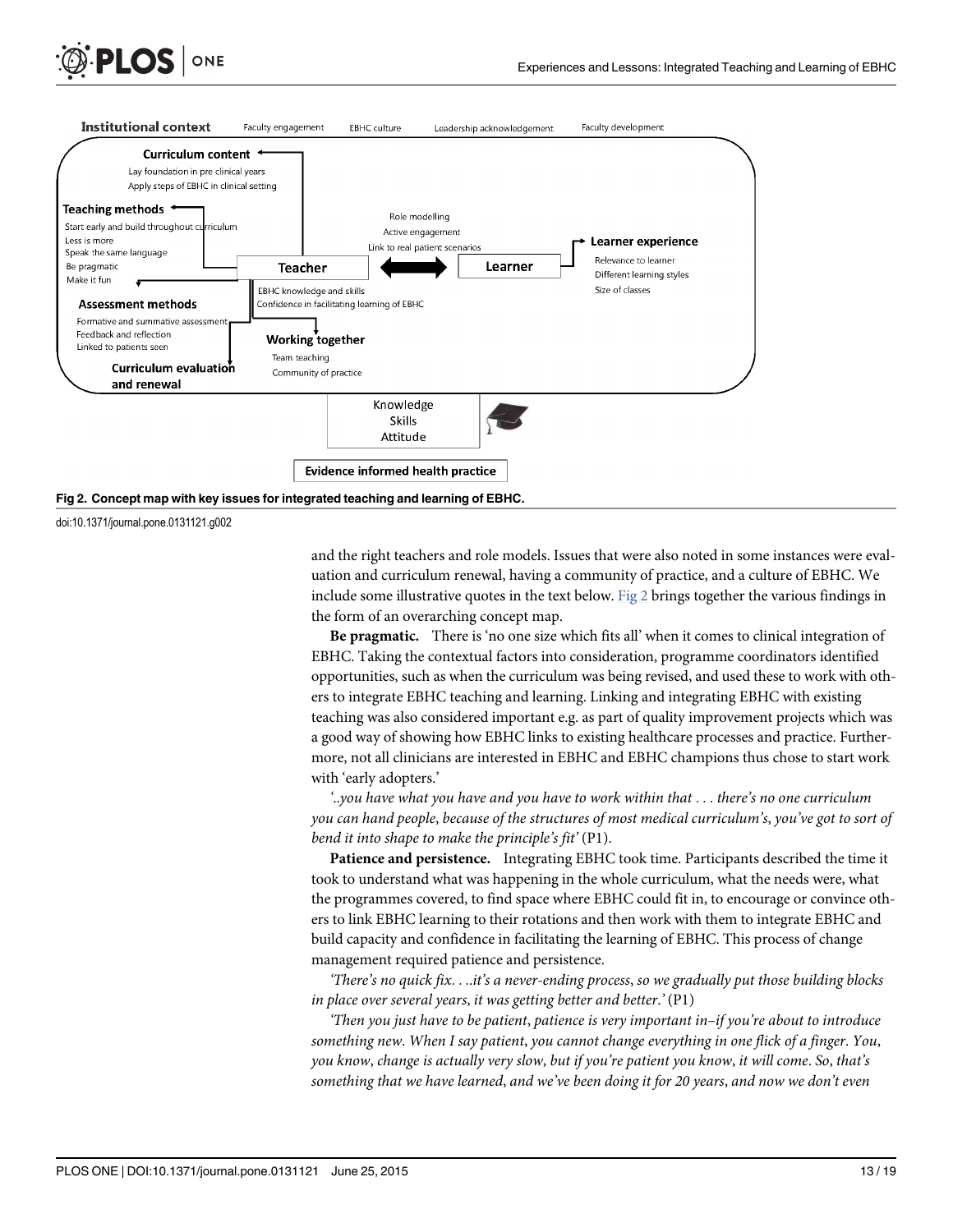have to do much, people just ... people who have already learned about this, are the ones doing the talking, and incorporating the activities, wherever they are...' (P21)

'..don't give up or compromise on the larger goal and so what I mean by that is–in my opinion evidence based medicine—to be relevant as part of a curriculum absolutely has to be integrated... don't compromise that goal because it will be easier to compromise it because integrating is hard, but I think it would be to the detriment of your curriculum.' (P12)

'...take small steps at a time to build up to that stage. I think that's–to all of us that's a very desirable end point, but that may take some time to be achieved'. (P18)

Start early, build from there with relevant examples using a variety of delivery and assessment methods. The need to start EBHC teaching early in the pre-clinical years to lay the foundation and then to repeat and scaffold EBHC learning throughout the programme to ensure continuity came up consistently. In doing so, a few key approaches were highlighted. Interviewees mentioned linking teaching and learning to real patient scenarios to engage students and also to let them appreciate the relevance. They recommended that one must avoid linking it to 'boring' subjects, and should consider the different learning styles of students, and their diversity. A variety of delivery methods can be used, where one should try not to cover too much ('less is more'), and also make it fun. Furthermore, interviewees highlighted involving clinicians in the ward as part of the teaching team, speaking the 'same language', and including assessment (as it drives learning). Providing feedback to students on their performance was also highlighted.

'That student could consider using evidence-based medicine and looking articles up as much as they would consider listening to a patient's chest with a stethoscope or looking at their eyes with an ophthalmoscope.' (P16)

'So, I would say you have to make the, the key learning point, make the learning experience, spokes on the learning experience to make (it) fun, engaging, break up your sessions from, from larger groups to smaller groups, wherever possible. Engage the students to think for themselves.' (P15)

'..in a variety of formats so we'll do both face to face as well as online teaching like I mentioned before role play and integrating it with the existence PBL activities and clinical bedside teaching and activities as well so it's not just I guess one model of delivering the course ....a multifaceted approach which the students have enjoyed.' (P13)

'....they're team taught...which brings credibility to the subject matter' (P11)

'I think the other successors of the program were the branding....So branding and recognition for the students has been pretty key in their understanding that this is a skill that is woven throughout and reinforced at increasing levels of sophistication.' (P11)

The 'right' teachers. Interviewees felt that integrating EBHC relied on an enthusiastic and committed critical mass of teachers with requisite knowledge, attitudes and skills. To achieve this, there was a need for continuous sensitisation of staff to the importance of EBHC, provision of guidance and support in how best to integrate EBHC into a curriculum, and recognition or reward of EBHC champions. Faculty development initiatives were often targeted at the new generation of health professionals and focussed on improving understanding of EBHC and how to teach EBHC. It included dedicated capacity building sessions, sharing useful resources, and supported learning while part of the teaching team. Such initiatives enhanced knowledge, confidence, and attitudes towards EBHC and often served as an opportunity to identify potential tutors/teachers. Those working at institutions which had established postgraduate masters or doctoral programmes in clinical epidemiology described having achieved a critical mass of graduates working within clinical departments who were leading the teaching of EBHC in undergraduate programmes.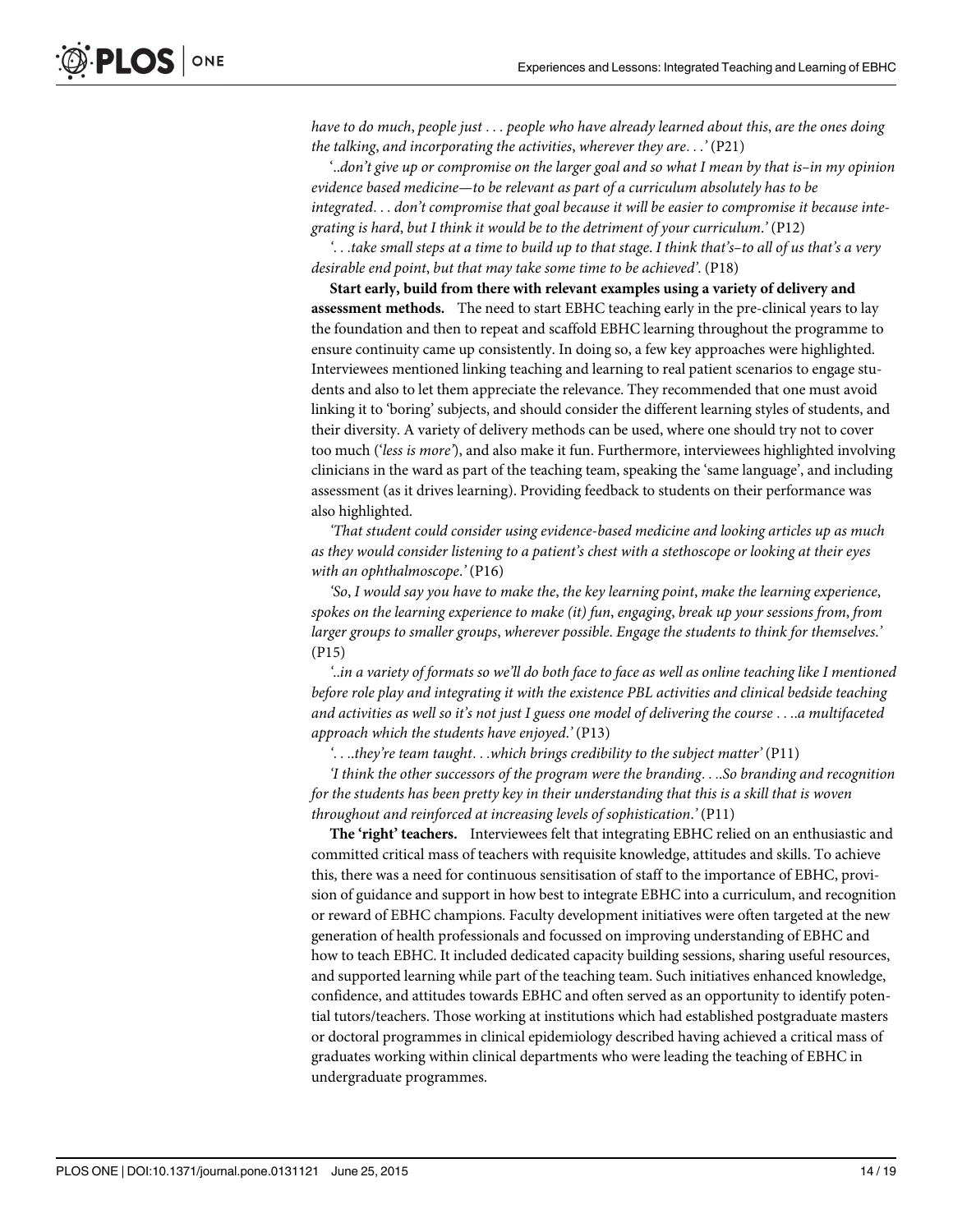'We had a PhD programme for clinical epidemiology seniors, and most of these persons were involved afterwards, after they complete this programme....And then you can keep them attached to your plans, and then these are people who can send a message in the hospital that they fare better.' (P5)

'.. I built up my own internal tutors and including tutors across the other programs, so I would get people in surgery interested in learning about evidence based medicine, would get a place in the workshop and that's a long-term program and that's building up the capacity that you have.' (P1)

'...how best we can teach, how can we teach teachers how to teach EBM in an attractive way, to our students' (P2)

'We've been embracing, if anyone shows an interest, they're welcome to join the team.' (P20) 'Stop devoting time on teaching the old ones, I'm going to devote my time particularly to scouting highly talented young ones...' (P5)

Role modelling. Seeing others, in particular their teachers, clinicians (especially those who they respect) and their peers, practicing EBHC was the most powerful tool to facilitate learning of EBHC by students.

'The most important way of teaching students evidence based medicine is by example.... It is not what we say but what they see we're doing...' (P10)

'If you don't read they can see that you are reading, if you don't look and do research... that they can see that you also do not know. I think the biggest illusion and the biggest problem with our training nowadays is we want students to believe that we know everything and that's our biggest shortcoming. The students need to know that their professors and their doctors or their teachers do not know everything and constantly seek to find out what is going on and go and read up and know where to get the information, I think that's the ... probably the biggest place where you can teach your students to learn evidence based medicine is to acknowledge you don't know, you sit with a problem, with a patient, I don't know what it is, but let's find out.' (P10)

Evaluating teaching and curriculum renewal. Curriculum review played a key role in informing the integration process. It provided opportunity to map what was being taught where and identified opportunities for inclusion of EBHC. Ongoing evaluation of what works, what could be done differently, and being aware of new developments in the field, were key to keeping the EBHC curriculum up to date and relevant. Also highlighted was the need to 'move with the times'–keeping track of what is new, what content could be covered and modern approaches to teaching e.g. use of e-learning and social media as teaching tools.

'I continue to modify and try to tweak it.' (P6)

'So the first thing I did is, the lead of the thread, was to find out what other related teaching was appearing in all of the other disciplines, so I found out that some basics sciences were teaching some critical appraisal and statistics in the early years of the course, that the librarians were teaching a bit about searching but the surgeons in the fifth year had a critical appraisal afternoon within their program, etc., so I mapped all of that out and then got the people together who were doing this and said, OK, if we're going to have an integrated course, a thread that goes across all the years, what are the upper laps, what are the connections, what are the missing bits across this thread.' (P1)

Leadership acknowledgemnt, faculty engagement and culture of EBHC. EBHC is a philosophy –'it's about learning, we are all learners we can learn everything, we don't know everything' (P21). This institutional culture of critical enquiry was considered an important contextual element to foster EBHC learning. Furthermore, the degree of recognition by faculty leadership, and the resources provided to support EBHC teaching initiatives were regarded as important. These ranged from some interviewees having little to no dedicated resources and teaching of EBHC being seen as an expected element of their academic work, to having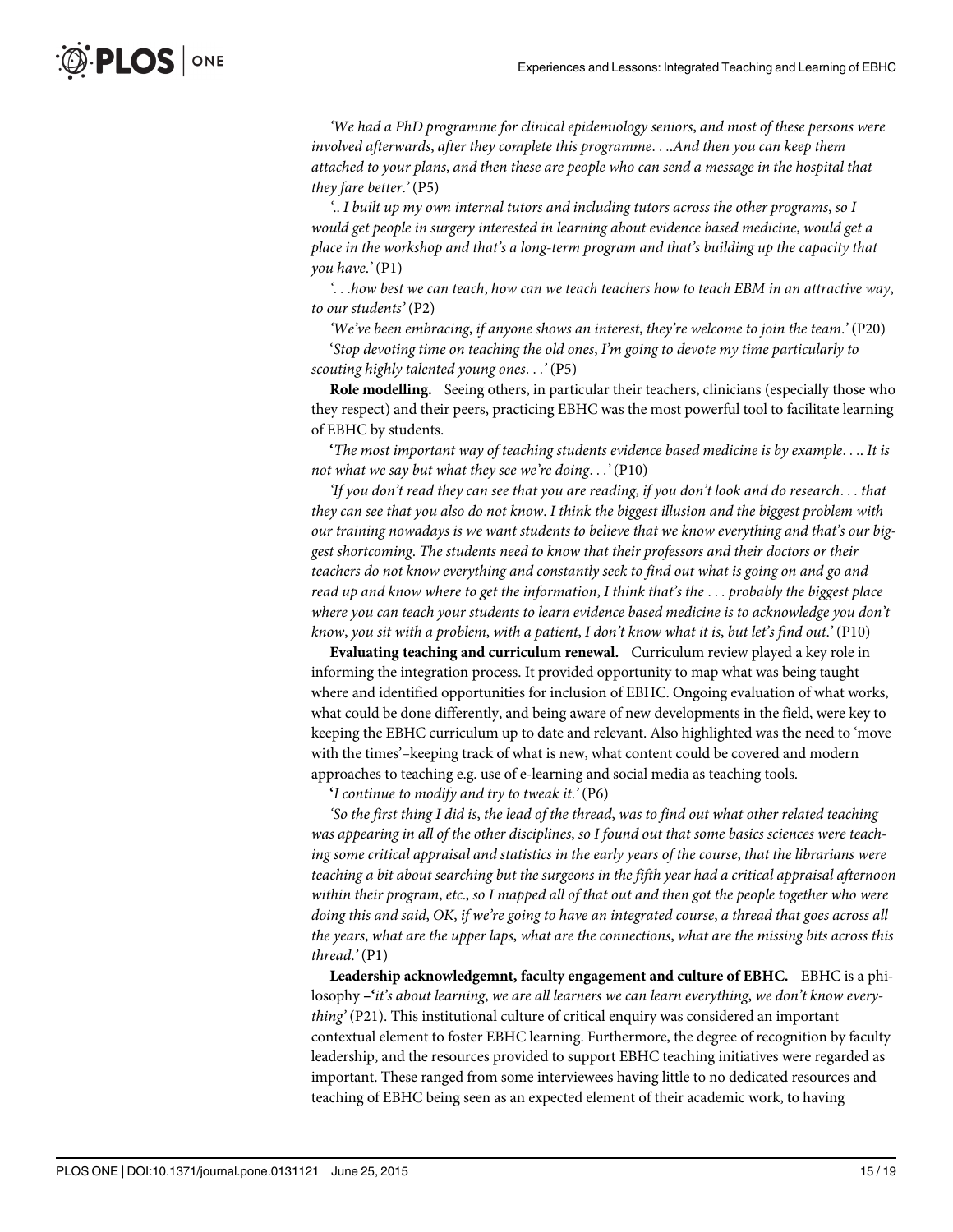<span id="page-15-0"></span>dedicated funding for both academic and administrative posts to support EBHC teaching. Formal acknowledgment and endorsement of the EBHC curriculum by senior leaders and management created enabling environments for the implementation of the teaching and learning. This translated into support, which could be verbal, monetary or related to provision of resources, and importantly, also influenced how students see EBHC. Engagement of senior faculty, from all disciplines, further supported implementation.

'..we have very good I mean superb support from our medical school leadership they understand that evidence based practice is something that our graduating students must be familiar with and they support that and because of that support that comes through to the students over time as well and they understand look, I have to be familiar with these principles, this curriculum is going to help me to be familiar with these principles and this is something that is going to be relevant to my clinical practice, this is not just make work for the student.' (P12)

'In terms of getting other people engaged, so you can have all the resources you like, but unless you can also use that resource to lever engagement in the other disciplines, then you don't encroach on the hidden curriculum.' (P1)

'If you have leadership support ....everything else follows from that' (P12)

'Other than saying it's, it may be ... it's humbling to say that you don't' know and I think certain disciplines there's people that's ... just afraid to say well I really don't know and I think that's the bottom line of evidence based is just acknowledge that you don't know' (P10).

Community of practice. Working and networking with like-minded people involved in the teaching and learning of EBHC–having an opportunity to reflect and engage regularly on these issues–within a community of practice not only as a support network but also as a group to further the teaching and learning of EBHC were raised by most participants. This included engaging on aspects such as how best to facilitate EBHC learning, standardise teaching resources, validate assessment procedures and tools, and building consensus around what the EBHC curriculum should include.

'.. a national or international network of people ... and some kind of forum where you could get together and talk about issues particular to EBHC, curriculum development' (P11)

# **Discussion**

Worldwide, academic institutions are including, or considering the inclusion of, teaching and learning of EBHC in health professions curricula [\[9](#page-17-0)]. The recent paper by Greenhalgh and colleagues [\[23\]](#page-18-0) draws attention to clinical training playing a key role in supporting the delivery of 'real EBHC'. However, little is known about how to implement clinically integrated EBHC teaching and learning. This study reports on lessons learnt from those who have successfully implemented, or who have attempted and failed to implement, clinically integrated EBHC teaching and learning [\[10](#page-17-0), [12](#page-18-0)]. It describes approaches used, successes and challenges faced, and lessons learnt in teaching and learning of EBHC in an integrated manner in order to better inform future implementation strategies. Participants were from various countries and the themes, both challenges and successes, were consistent across countries.

Implementation of clinically integrated teaching and learning of EBHC takes much time and many programmes did not have full integration of EBHC learning in all clinical rotations. Typically, learning started in pre-clinical years through the use of real clinical scenarios and subsequently was consolidated with application to real patient settings and assessment within the clinical years. The EBHC curriculum content needs to cover the full spectrum of EBHC and not be focused on critical appraisal only. On-going curriculum revision and renewal are needed before integration can become 'business as usual'. Medical curricula are however typically organised around disciplines and this is often a barrier to integrating cross-cutting issues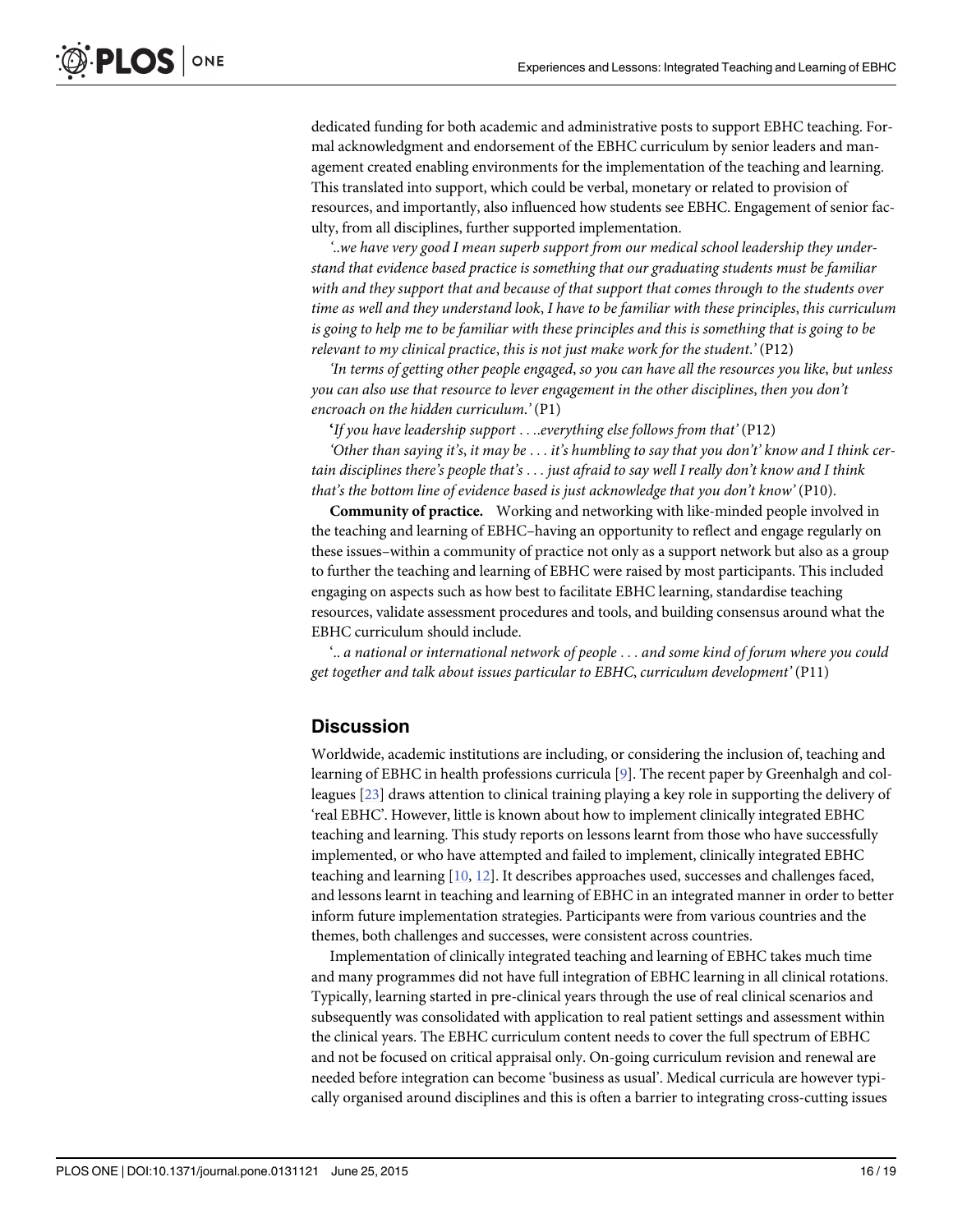<span id="page-16-0"></span>such as EBHC. A holistic approach to curriculum renewal, recognising that this might require a change management process, is needed. Critical success factors were adopting a pragmatic approach and being ready to use opportunities for engagement and for fitting EBHC learning within the curriculum, patience, and a critical mass of the right teachers who have EBHC knowledge, attitudes and skills and are confident in facilitating the learning. Role modelling within the clinical setting emerged as a critical facilitator. The institutional context has an important influence on what is possible [[24](#page-18-0)]. Faculty buy-in, endorsement by institutional leaders and having an EBHC culture, together with a community of practice, create an enabling environment. By far the most common challenges were lack of space in the clinical setting, EBHC misconceptions, resistance of staff and lack of confidence of tutors, time, and negative role modelling.

Our study findings are consistent with those of similar studies. A survey conducted by Oude Rengerink and colleagues [\[14](#page-18-0)] on barriers and facilitators for teaching EBM in clinical practice (as part of continuing education) in various European countries found lack of teaching time and lack of EBHC requirements in curricula as key barriers, and train the trainer initiatives and access to relevant databases as the key facilitators. Dans [\[4](#page-17-0)] highlighted the lack of role models in the clinical setting as an important limitation which could be overcome over time through postgraduate EBHC programmes and train the trainer initiatives. Through interviews with undergraduate medical students, Ilic [[25](#page-18-0), [26](#page-18-0)] found that demonstrating applicability to clinical disciplines and mentorship are key facilitators while lack of application by senior clinicians was a main barrier. Issues which emerged however are not always unique to EBHC but resonate with teaching and learning in general especially related to other cross cutting themes such as ethics [[27](#page-18-0)] and inter professional education [\[28\]](#page-18-0).

Our study focused on the experience in EBHC teaching and learning at pre-service level, from the perspective of academic programme course convenors/coordinators from training institutions from across the world. Even though contextual factors, such as the culture of EBHC, change over time and barriers from 15 years ago might have reduced over time, this qualitative study sheds further light on both potential barriers and facilitators to the implementation of clinically integrated teaching and learning of EBHC. It adds to the knowledge base by sharing experiences and lessons learnt in how to implement clinically integrated EBHC teaching and learning, an issue many are, and should be, grappling with. EBHC provides an approach towards enhanced health care and thus fits within the calls for a shift in health professions education  $[2]$  and the shift from memorization of facts to "*critical reasoning that can* guide the capacity to search, analyse, assess and synthesise information for decision-making".

Strengths of our study include the international scope of the participants who are linked to institutions in various regions, and the trans-disciplinary nature of the research team with postgraduate academic backgrounds in medicine, nursing, evidence-based health care, public health and higher education. The lead researcher, with a background in public health and EBHC, conducted all the interviews and led the coding after the lead researcher and two other researchers, with different backgrounds, discussed and finalised the code book. Members of the research team are involved with teaching and learning of EBHC at their local institution and therefore have a special interest in this research topic. While a potential limitation of our study is that most participants were involved with medical programmes, the experiences and lessons learnt from medical settings seemed to resonate with those reported within other programmes. We recognise that there may be differences between countries but we were limited by what was covered in the interviews and a deeper understanding of this requires a detailed study at institutional and national level.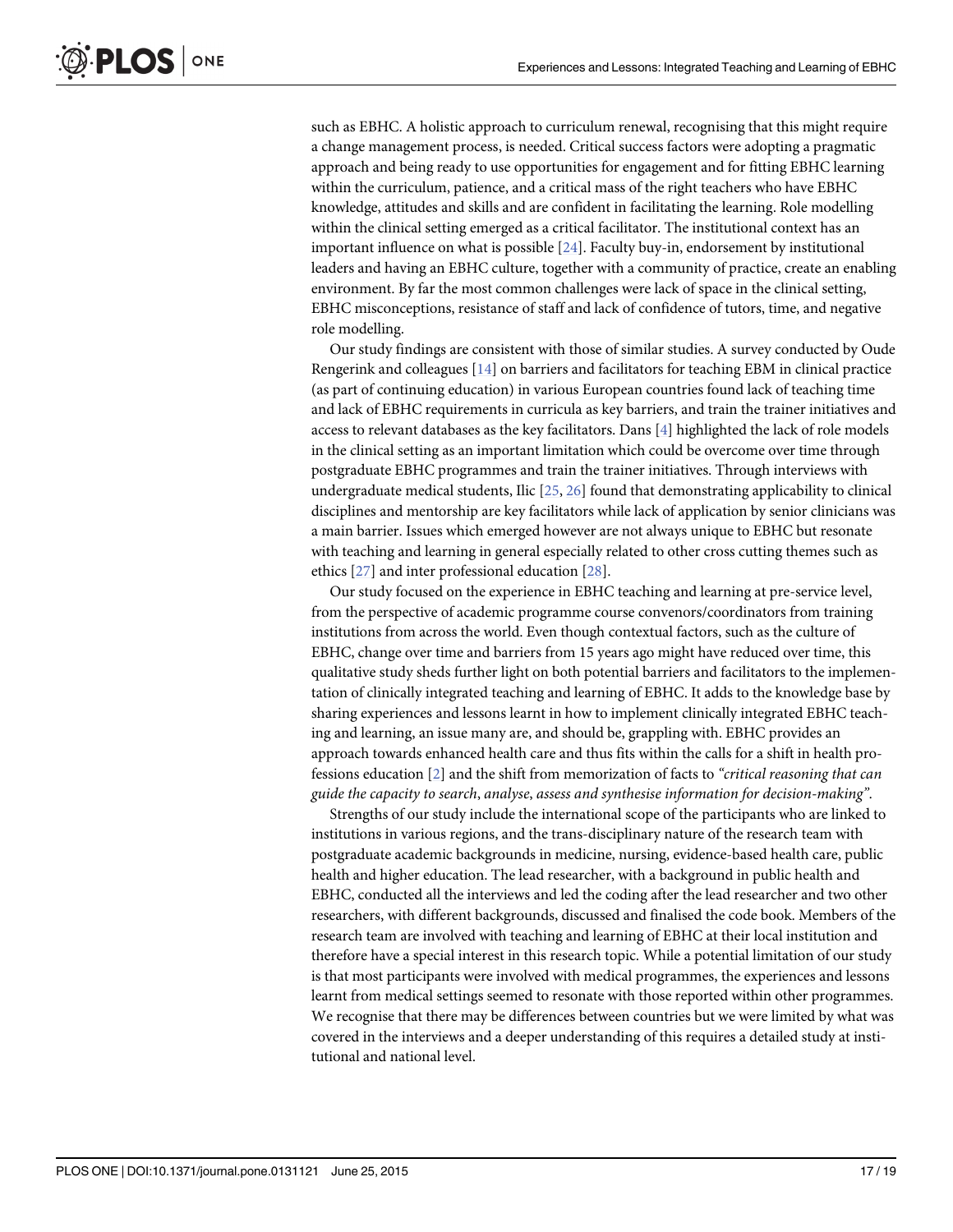# <span id="page-17-0"></span>**Conclusions**

Clinically integrated teaching and learning strategies are the best strategies to build EBHC knowledge, skills and attitudes of new health professionals. Implementing such a curriculum requires institutional support, a critical mass of the right teachers and role models in the clinical setting, and most of all patience, persistence and pragmatism.

# Supporting Information

[S1 File.](http://www.plosone.org/article/fetchSingleRepresentation.action?uri=info:doi/10.1371/journal.pone.0131121.s001) Consolidated criteria for reporting qualitative research (COREQ) checklist. (DOCX)

# Acknowledgments

Traci Naidoo, CEBHC, who provided administrative support to arrange transcriptions. collection and analysis, decision to publish, or preparation of the manuscript.

# Author Contributions

Conceived and designed the experiments: TY AR SvS JV MC. Performed the experiments: TY AR SvS. Analyzed the data: TY AR SvS. Contributed reagents/materials/analysis tools: TY AR SvS. Wrote the paper: TY AR SvS JV MC.

# References

- [1.](#page-1-0) Mayosi BM, Lawn JE, van Niekerk A, Bradshaw D, Abdool Karim SS, Coovadia HM, et al. Health in South Africa: changes and challenges since 2009. Lancet. 2012; 380(9858):2029–43. doi: [10.1016/](http://dx.doi.org/10.1016/S0140-6736(12)61814-5) [S0140-6736\(12\)61814-5](http://dx.doi.org/10.1016/S0140-6736(12)61814-5) PMID: [23201214.](http://www.ncbi.nlm.nih.gov/pubmed/23201214)
- [2.](#page-1-0) Frenk J, Chen L, Bhutta ZA, Cohen J, Crisp N, Evans T, et al. Health professionals for a new century: transforming education to strengthen health systems in an interdependent world. Lancet. 2010; 376 (9756):1923–58. doi: [10.1016/S0140-6736\(10\)61854-5](http://dx.doi.org/10.1016/S0140-6736(10)61854-5) PMID: [21112623.](http://www.ncbi.nlm.nih.gov/pubmed/21112623)
- [3.](#page-1-0) Chinnock P, Siegfried N, Clarke M. Is evidence-based medicine relevant to the developing world? PLoS medicine. 2005; 2(5):e107. doi: [10.1371/journal.pmed.0020107](http://dx.doi.org/10.1371/journal.pmed.0020107) PMID: [15916456](http://www.ncbi.nlm.nih.gov/pubmed/15916456); PubMed Central PMCID: PMC1140939.
- [4.](#page-1-0) Dans AL, Dans LF. The need and means for evidence-based medicine in developing countries. ACP journal club. 2000; 133(1):A11-2. PMID: [10906850](http://www.ncbi.nlm.nih.gov/pubmed/10906850).
- [5.](#page-1-0) Hatala R, Guyatt G. Evaluating the teaching of evidence-based medicine. JAMA: the journal of the American Medical Association. 2002; 288(9):1110–2. PMID: [12204080](http://www.ncbi.nlm.nih.gov/pubmed/12204080).
- [6.](#page-1-0) Straus SE, McAlister FA. Evidence-based medicine: a commentary on common criticisms. CMAJ: Canadian Medical Association journal = journal de l'Association medicale canadienne. 2000; 163 (7):837–41. PMID: [11033714;](http://www.ncbi.nlm.nih.gov/pubmed/11033714) PubMed Central PMCID: PMC80509.
- [7.](#page-1-0) Coppus SF, Emparanza JI, Hadley J, Kulier R, Weinbrenner S, Arvanitis TN, et al. A clinically integrated curriculum in evidence-based medicine for just-in-time learning through on-the-job training: the EU-EBM project. BMC medical education. 2007; 7:46. doi: [10.1186/1472-6920-7-46](http://dx.doi.org/10.1186/1472-6920-7-46) PMID: [18042271](http://www.ncbi.nlm.nih.gov/pubmed/18042271); PubMed Central PMCID: PMC2228282.
- [8.](#page-1-0) Rohwer A, Young T, van Schalkwyk S. Effective or just practical? An evaluation of an online postgraduate module on evidence-based medicine (EBM). BMC medical education. 2013; 13:77. doi: [10.1186/](http://dx.doi.org/10.1186/1472-6920-13-77) [1472-6920-13-77](http://dx.doi.org/10.1186/1472-6920-13-77) PMID: [23710548](http://www.ncbi.nlm.nih.gov/pubmed/23710548)
- [9.](#page-1-0) Dawes M, Summerskill W, Glasziou P, Cartabellotta A, Martin J, Hopayian K, et al. Sicily statement on evidence-based practice. BMC medical education. 2005; 5(1):1. doi: [10.1186/1472-6920-5-1](http://dx.doi.org/10.1186/1472-6920-5-1) PMID: [15634359](http://www.ncbi.nlm.nih.gov/pubmed/15634359); PubMed Central PMCID: PMC544887.
- [10.](#page-1-0) Young T, Rohwer A, Volmink J, Clarke M. What Are the Effects of Teaching Evidence-Based Health Care (EBHC)? Overview of Systematic Reviews. PloS one. 2014; 9(1):e86706. doi: [10.1371/journal.](http://dx.doi.org/10.1371/journal.pone.0086706) [pone.0086706](http://dx.doi.org/10.1371/journal.pone.0086706) PMID: [24489771](http://www.ncbi.nlm.nih.gov/pubmed/24489771); PubMed Central PMCID: PMC3904944.
- [11.](#page-1-0) Cheng HM, Guo FR, Hsu TF, Chuang SY, Yen HT, Lee FY, et al. Two strategies to intensify evidencebased medicine education of undergraduate students: a randomised controlled trial. Annals of the Academy of Medicine, Singapore. 2012; 41(1):4–11. PMID: [22499474](http://www.ncbi.nlm.nih.gov/pubmed/22499474).